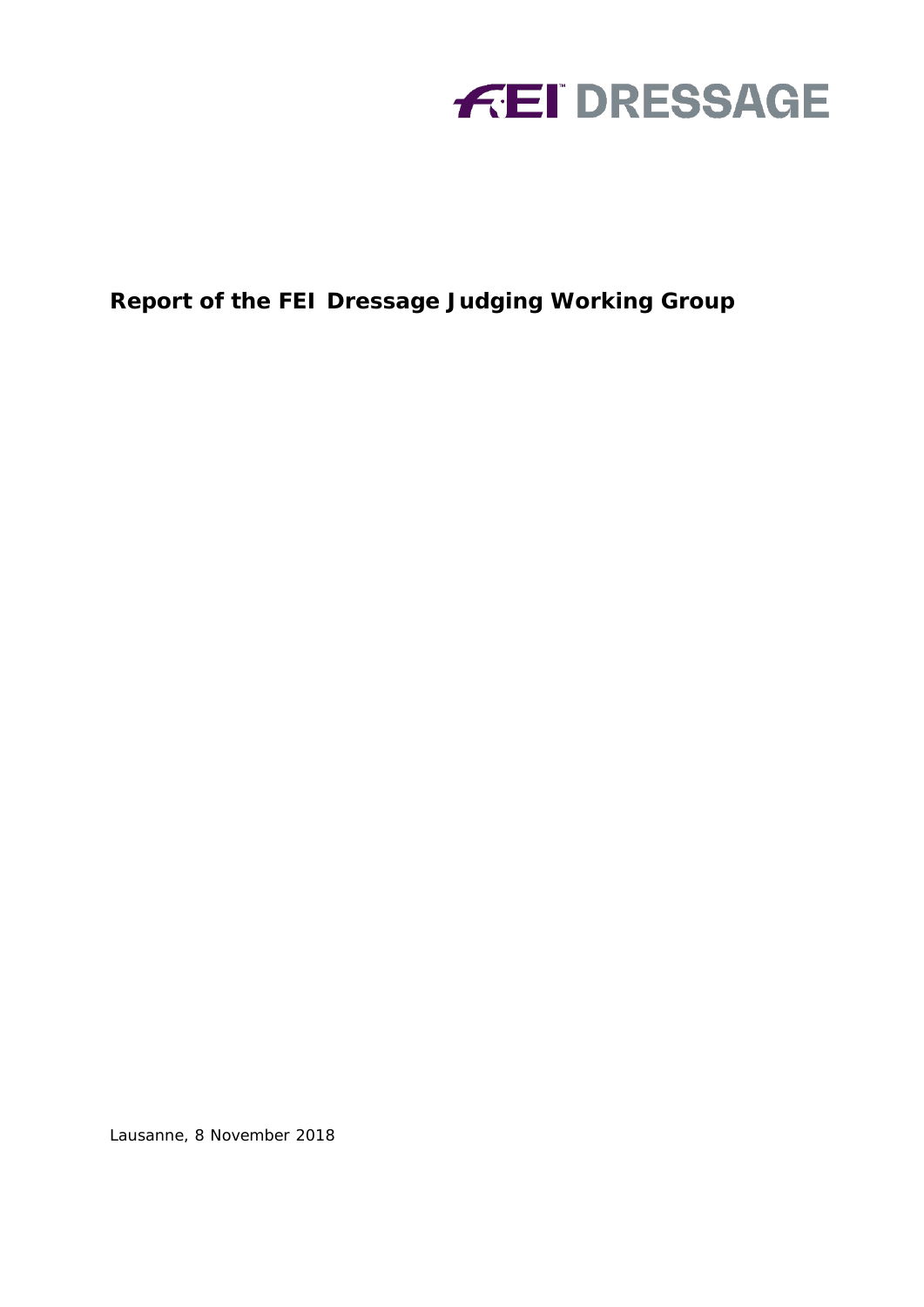# **TABLE OF CONTENTS**

|      | CHARGE GIVEN BY THE FEI BUREAU TO THE DRESSAGE JUDGING WORKING GROUP  2 |  |
|------|-------------------------------------------------------------------------|--|
|      |                                                                         |  |
|      |                                                                         |  |
|      |                                                                         |  |
|      |                                                                         |  |
|      |                                                                         |  |
| 2.1  |                                                                         |  |
| 2.2  |                                                                         |  |
| 2.3  |                                                                         |  |
| 2.4  |                                                                         |  |
| 2.5  |                                                                         |  |
| 2.6  |                                                                         |  |
| 2.7  |                                                                         |  |
| 2.8  |                                                                         |  |
| 2.9  |                                                                         |  |
| 2.10 | REVIEW OF THE FEI DRESSAGE TASK FORCE 2009 RECOMMENDATION ON            |  |
| 2.11 |                                                                         |  |
| 2.12 |                                                                         |  |
| 2.13 |                                                                         |  |
| 2.14 |                                                                         |  |
| 2.15 | REVIEW OF THE REPORT OF THE FEI DRESSAGE TASK FORCE 2009 21             |  |
| 2.16 | A CONTINUING PROCESS OF REVIEW AND REVISION 21                          |  |
|      |                                                                         |  |
|      |                                                                         |  |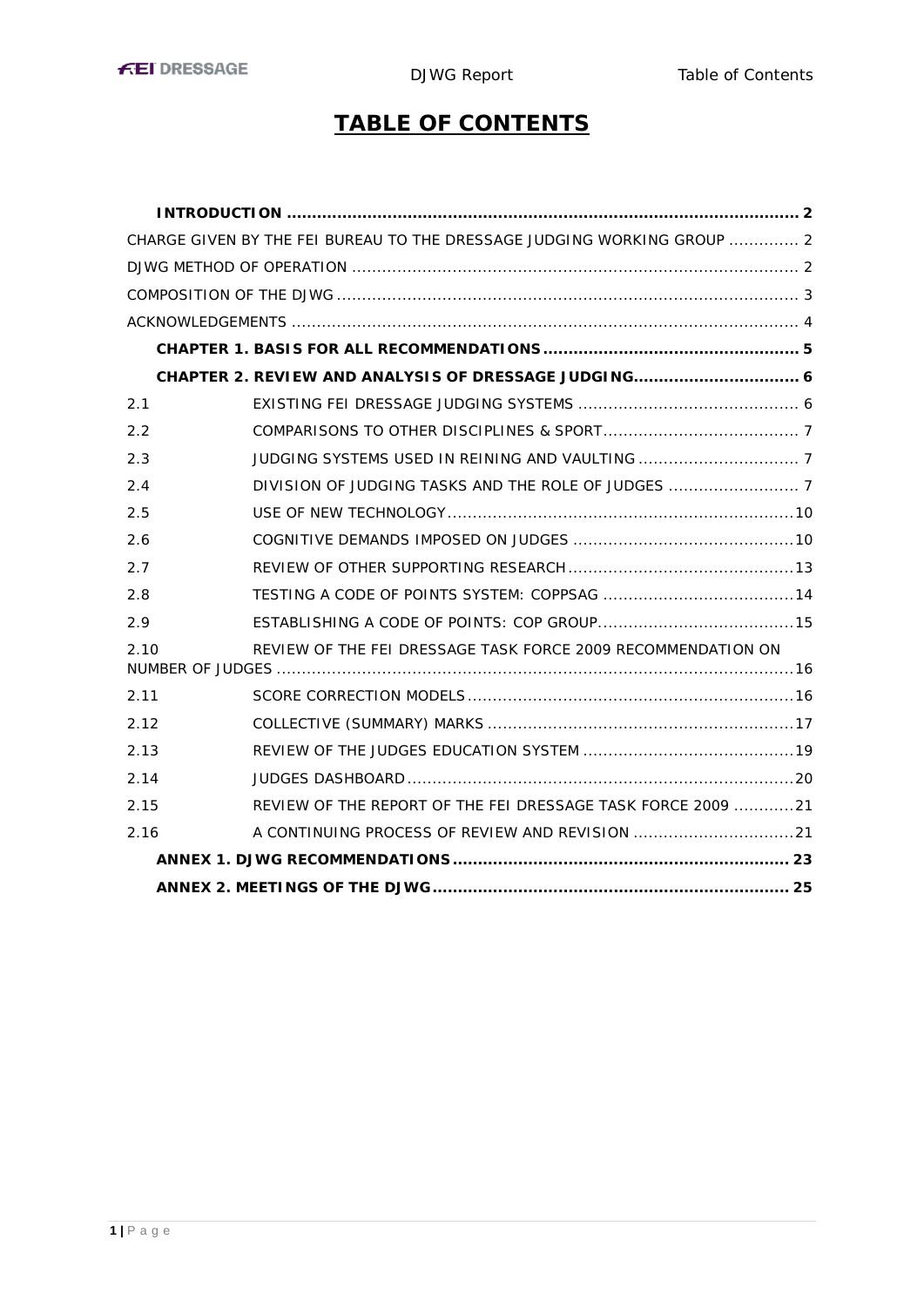## <span id="page-2-0"></span>**INTRODUCTION**

#### <span id="page-2-1"></span>**Charge given by the FEI Bureau to the Dressage Judging Working Group**

The Dressage Judging Working Group (DJWG) were tasked by the FEI Bureau to;

- Provide a general evaluation and review of the current dressage judging system and make recommendations for improvement
- Identify relevant factors and protocols practised in other subjectively judged sports, applicable to the dressage judging system, and make appropriate recommendations
- Identify and make recommendations for improvement of the current FEI dressage judging system
- Evaluate, and make recommendations for improvement for, the measures introduced after the FEI 2009 Dressage Task force including: the introduction of 7 judges for major events, the introduction of a Judges Supervisory Panel, the introduction of half and the judge's education system

#### <span id="page-2-2"></span>**DJWG method of operation**

The DJWG commenced by acknowledging the brief provided by the FEI Bureau and noted the timeframe and intermediary deadlines for summary updates. They then addressed how they would operate and interact as a group in order to deliver the requirements set by the FEI. They decided to use a combination of physical meetings and conference calls and to develop a working document to record and update their findings.

In addition to this, some members of the DJWG may be delegated specific research or information-gathering projects which they would feedback to the group.

Where outside input was needed they would invite contributors to join conference calls and meetings. Working groups, acting as sub-groups, may be formed when necessary to provide information back to the DJWG from experts or where brainstorming required more lengthy input.

See [ANNEX 2](#page-25-0) for the list of meetings of the DJWG.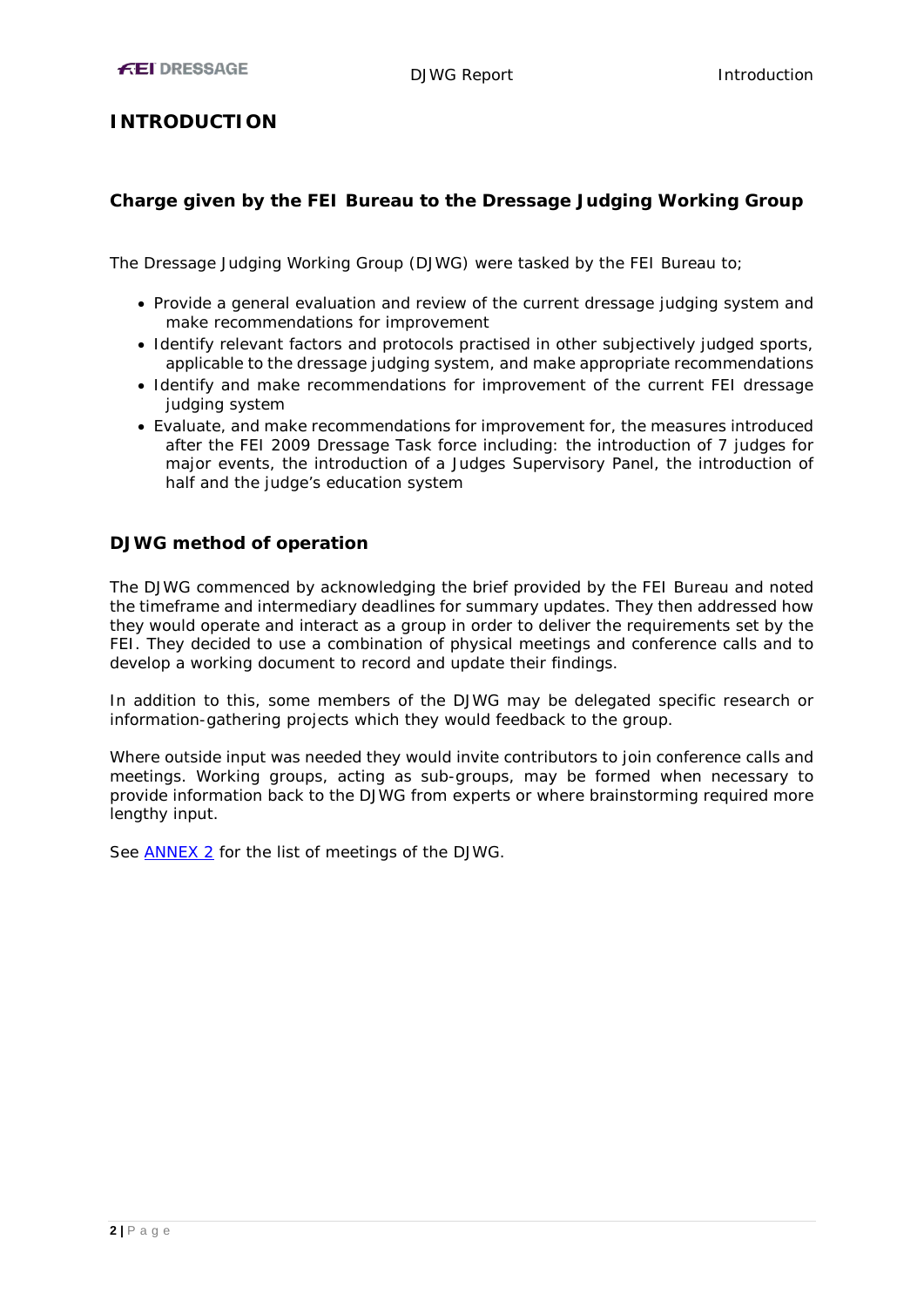## <span id="page-3-0"></span>**COMPOSITION OF THE DJWG**

| Chair<br>Frank Kemperman. NED<br>Member FEI Bureau<br>Chair of FEI Dressage Commission.<br>Organiser of the annual Aachen CHIO                                                                                                                                                                                                                 |
|------------------------------------------------------------------------------------------------------------------------------------------------------------------------------------------------------------------------------------------------------------------------------------------------------------------------------------------------|
| Bettina de Rham SUI<br>FEI Director of Dressage, Para Dressage, Reining and<br>Vaulting                                                                                                                                                                                                                                                        |
| Maribel Alonso MEX<br>FEI 5 <sup>*</sup> Judge<br>Jury member OG London 2012<br>President of Jury OG Rio de Janeiro 2016<br>2013-17 Member of the FEI Dressage Commission                                                                                                                                                                      |
| <b>Richard Davison GBR</b><br>Four time Olympian. European medallist. Fellow, Inter-<br>national Dressage Trainer Club. Former Vice President,<br>International Dressage Rider Club. Fellow British Horse<br>Society. Former member FEI Dressage Committee.<br>Visiting Fellow and Hon Doctorate of Science, Notting-<br>ham Trent University. |
| Kyra Kyrklund FIN<br>Six time Olympian. World Championship individual<br>medallist. President of the International Dressage Rid-<br>ers Club. Trainer of numerous national Teams. Fellow<br>International Dressage Trainers Club. Former member<br>of FEI Dressage Committee. Professor at the Swedish<br>University of Agricultural Sciences  |
| Dr. David Stickland GBR<br>Princeton University Physicist at CERN<br>Founder of Global Dressage Analytics<br>Developer of the Judges Dashboard<br>Consultant to the FEI on Dressage Analysis                                                                                                                                                   |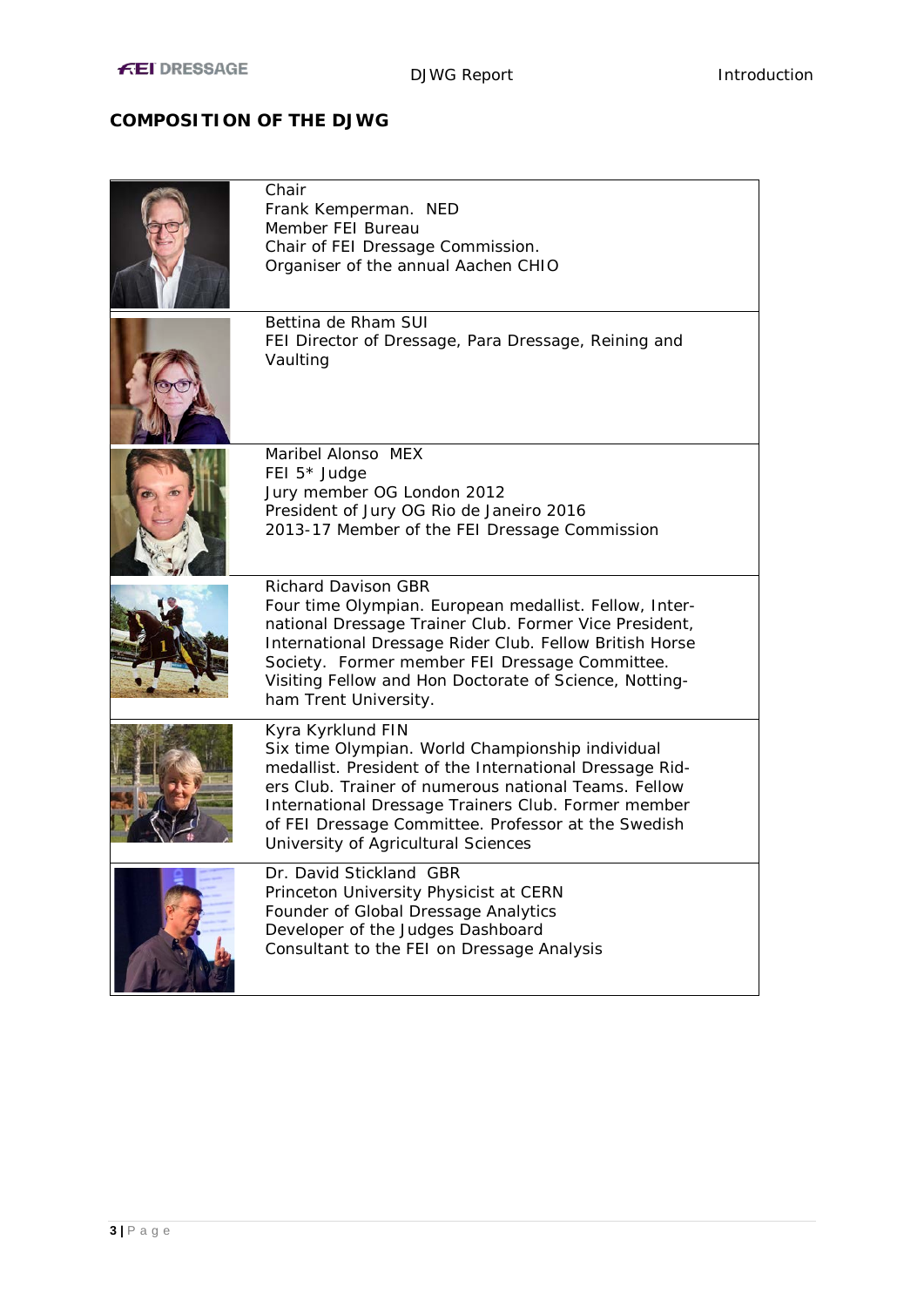#### <span id="page-4-0"></span>**ACKNOWLEDGEMENTS**

The DJWG would like to thank the following who have contributed towards the findings of this report:

- The team of the Dressage Department FEI HQ
- Anky van Grunsven, Raymond Grether, Erich Breiter, Stephen Clarke, Katrina Wüst, Dr Hughes Mercier
- Members of the NTU Group: Dr. Carol Hall, Dr. Alex Sumich, Dr. Christina Howard, Dr. Nadja Heym, Cassie White
- Members of the COPPSAG Group: Stephen Clarke (FEI Judge General), Katrina Wüst (5\* Judge/IDOC), Wayne Channon (IDRC), Uwe Mechlem (IDTC), Anky van Grunsven (Athlete) and Linda Keenan (IDTC)
- Members of the CoP Group: Stephen Clarke (Chair), Katrina Wüst, Hans-Christian Matthiesen, Maribel Alonso, David Hunt (President of the IDTC) and Kyra Kyrklund (President of the IDRC).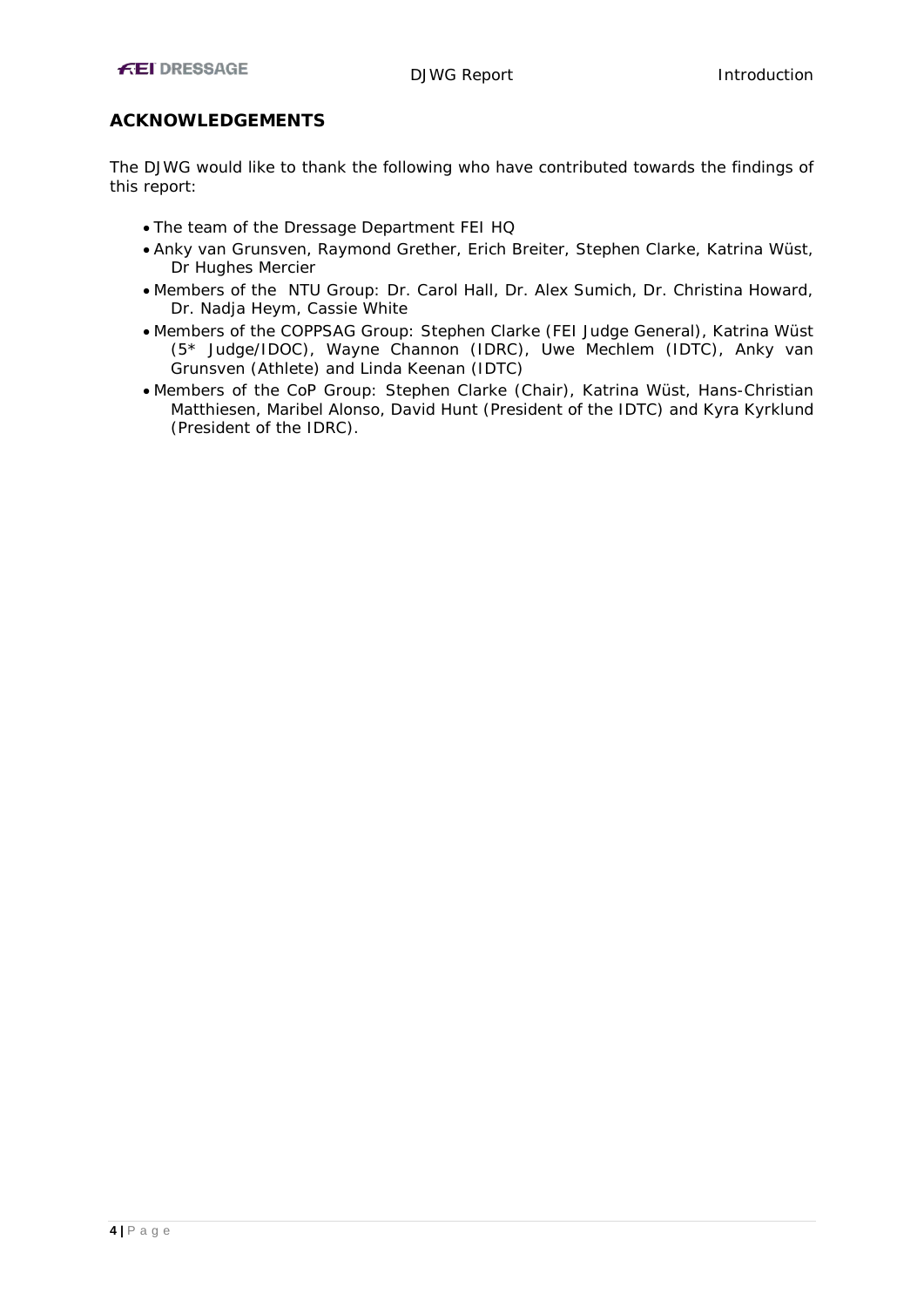## <span id="page-5-0"></span>**CHAPTER 1. Basis for all recommendations**

The DJWG acknowledged the FEI's duty to athletes in providing a fair judging system. They believed, in the context of awarding marks, fairness is expressed by consistency of judgement and decision making.

The DJWG have identified five fundamental principles which they consider should underpin a dressage judging system. All systems must satisfy these tests. All future proposals for improvement must also satisfy these five tests:

#### 1.Be **TRANSPARENT**

- 2.Be **EASY TO UNDERSTAND** by all stakeholders
- 3.Be **FAIR** (applied consistently & objectively to all competitors)
- 4.Be **EASY TO USE** by all levels of judges (expert & non-expert) on a global scale
- 5.Be **EASY TO REVIEW AND ADJUST** (content of CoP and judging protocols)

The DJWG recommends that in order to deliver the duty of fairness to athletes all future proposals and initiatives should, as a minimum, satisfy all five of these criteria.

Currently, when making judging decisions (and awarding marks), judges do so either by:

- making their decisions individually, with no communication or collaboration with other officiating judges. This is the case for most FEI classes;
- making their decisions as members of a joint judging panel, when their decisions are joint and collaborative. This is commonly used for FEI competitions for young/age horse classes.

The DJWG focussed their investigations mainly into the scenario where judges are performing their roles individually. The arguments and conclusions below are in the context of a judge acting as a member of an officially appointed group of judges and thereby making judgements and decision alone, and not when acting as President of the Ground Jury where they may they have extra duties.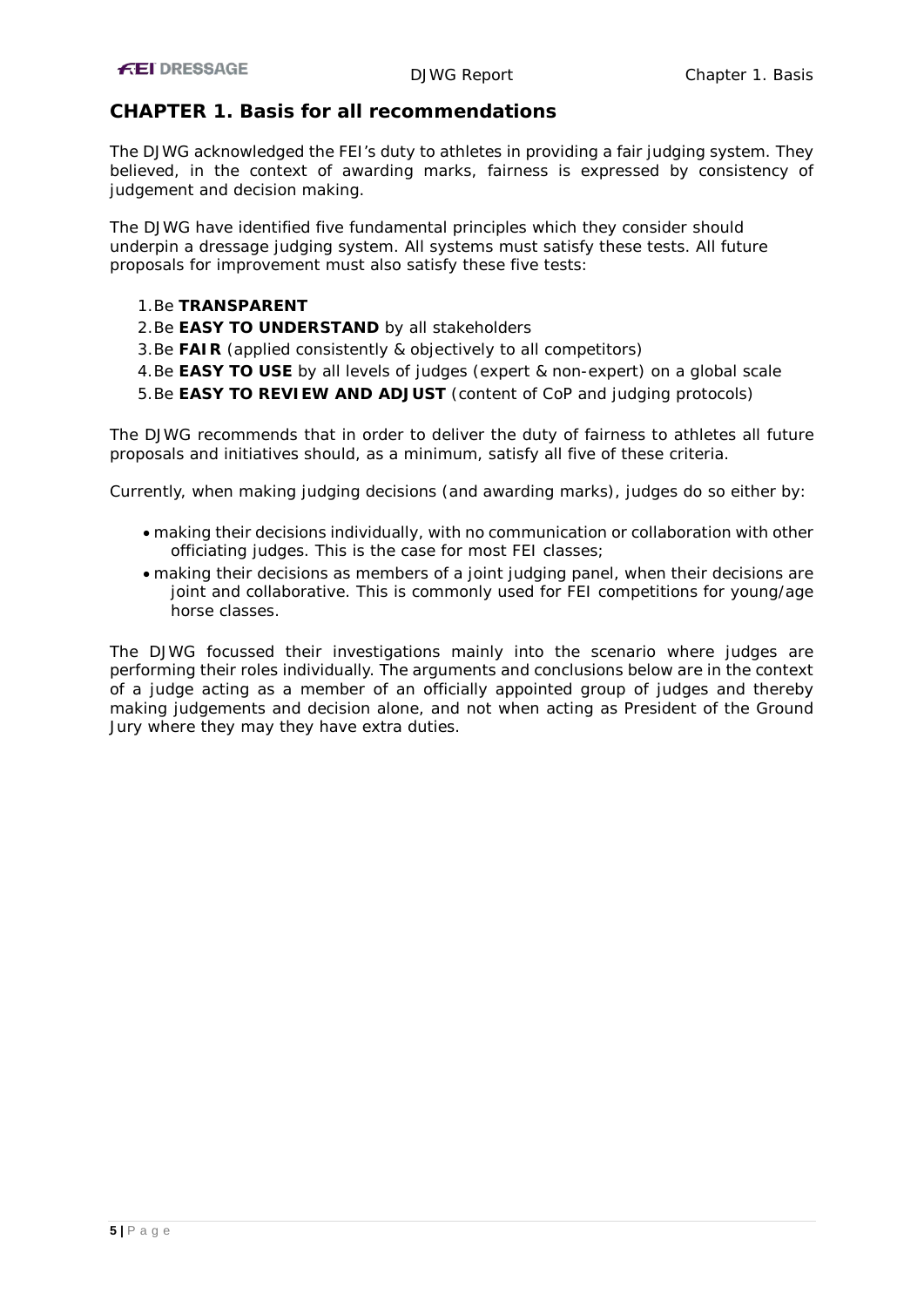## <span id="page-6-0"></span>**CHAPTER 2. Review and analysis of dressage judging**

## <span id="page-6-1"></span>**2.1 Existing FEI dressage judging systems**

In reviewing the current judging systems used by the FEI, aside from drawing on their own collective experiences and those from other external sources, the DJWG invited Katrina Wüst (KW) to deliver a review of certain aspects of judging. This review was based upon a presentation KW had made at the Global Dressage Forum Stakeholder meeting in Aachen July 2018 (in collaboration with Hans-Christian Matthiesen) and also at the International Dressage Trainer Seminar in October 2018. One of the main aspects KW focussed upon was the potential influence of bias and she lobbied for a clearer understanding of these issues between all parties directly affected by them, namely riders, trainers, organizers and the judges themselves.

#### **Possible biases in judging**

KW was of the opinion that judges are inevitably subject to possible biases in their work, judges need to be aware of them and attempt to limit their influence, but also judging systems should be configured to minimise the influence of such biases.

Example of such influences are:

- **Order bias**: A draw according to the World Ranking List raises expectations that the most successful (or better?) riders come at the end of the class. Judges have to realize that they might be biased by this starting order and remain fully aware of where the problems lie.
- **Conformity bias**: should not occur, however there are pressures, both real and imaginary, that can influence a judge to conform to what they think their colleagues may do.
- **Memory influenced bias**: should not happen, however, it is impossible for human beings not to memorize certain things, be it horses, riders, presentations or anything else. The judge has to try to 'switch off' his memory and to judge as impartially as possible.
- **Reputation bias:** Closely connected with conformity bias and starting order bias the judge wants to stay 'in line' with their colleagues and gives good marks to famous riders who he thinks might deserve them.
- **Patriotism bias**: Is not acceptable, it has nothing to do with psychological phenomena that are common to all of us, but is a simple nationalistic attitude.
- **Anchoring effect**: is a cognitive bias for an individual to rely too heavily on an initial piece of information offered (known as the 'anchor') when making decisions.

In terms of regulating standards of judging, KW believed the judge's education system, together with the re-validation system for existing judges, should be more robust and effective.

The DJWG took note of this summary and acknowledged the need for the FEI to minimise the effects of any 'human' factors which could lead to an inappropriate slanting of marks.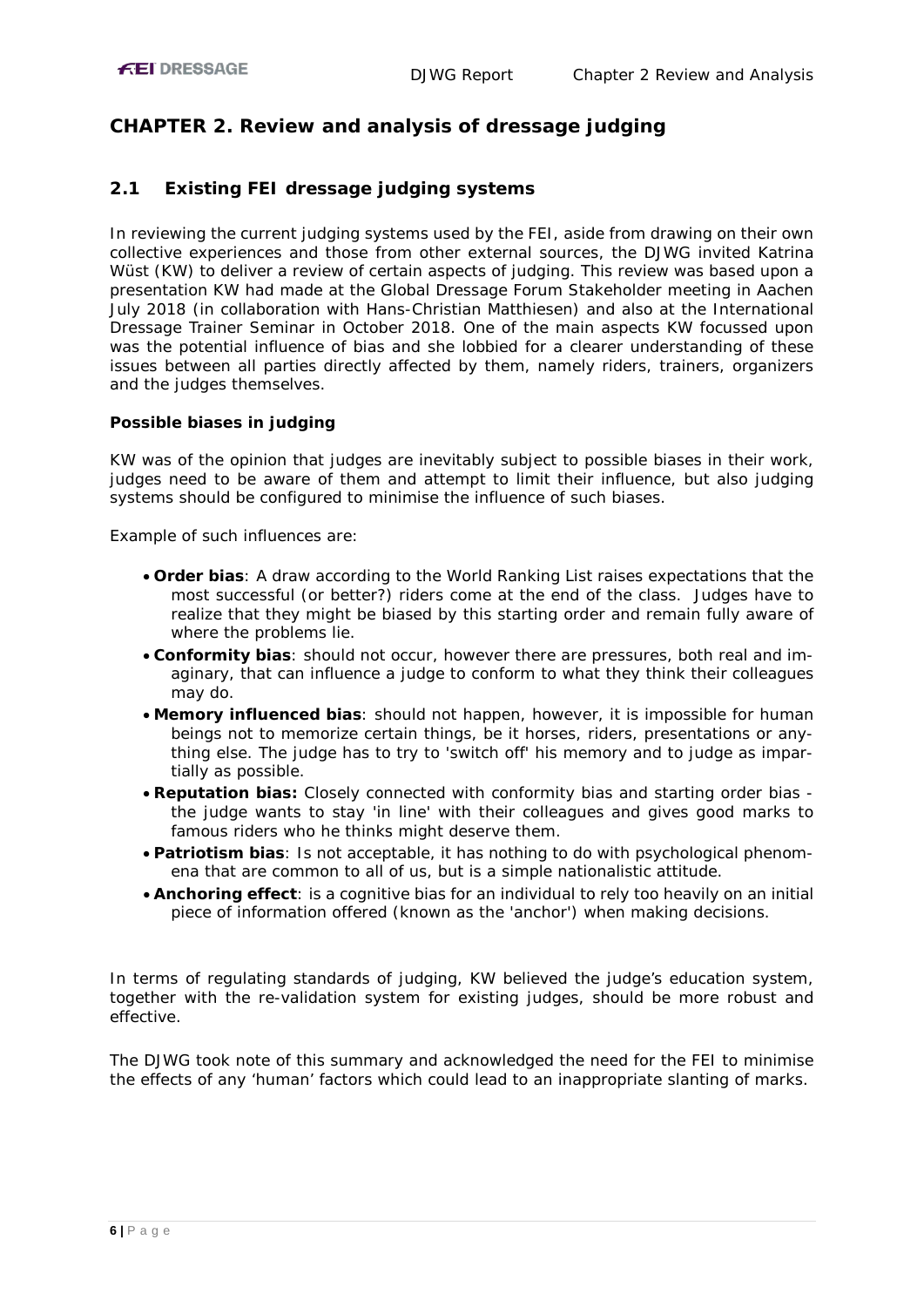## <span id="page-7-0"></span>**2.2 Comparisons to other disciplines & sport**

The DJWG compared the judging systems and processes used in other equestrian disciplines and also in some other non-equestrian sports. To this end the aim was to identify:

- Common processes between dressage and other sports/disciplines
- Common difficulties shared between dressage and other sports/disciplines
- Lessons to be learned how other sports/disciplines implement and address change
- Lessons to be learned how other sports/disciplines review their judging systems and procedures

#### <span id="page-7-1"></span>**2.3 Judging systems used in Reining and Vaulting**

The DJWG met with experts from Reining and Vaulting. Anky van Grunsven and Raymond Grether who shared their knowledge of the judging system used in reining and Erich Breiter, who together with Bettina de Rham, the FEI Director of Vaulting, outlined the judging procedure used in Vaulting.

The main observations in both disciplines which were brought to the DJWG's attention were:

**Reining:** Scoring will be on a basis of 0-infinity, with 70 denoting an average performance. The individual manoeuvres are scored in  $\frac{1}{2}$  point increments from a low of  $-1$   $\frac{1}{2}$  to a high of +1 ½ with a score of 0 denoting a manoeuvre that is correct with no degree of difficulty. Competitions are judged with 1 to 5 Judges. At five-judges events the lowest and highest final scores are dropped. This high-low drop system is always used at Championships and Games.

**Vaulting**: further to a university research study conducted in 2009, which determined that each judge was not able to assess all the parameters they were tasked to judge (artistic score, technical score and horse score during a 1-minute performance), it was decided to divide the tasks of the judges in order for them to concentrate on one area at the time. Since the introduction of this new system in 2012, each judge is only tasked with evaluating either the technical score, the artistic score or the horse score. With this new system, the clear advantage is that each judge can concentrate on one aspect of each test and, in addition, this also gives a more accurate indication to the athletes and trainers of the areas they need to improve in their test.

## <span id="page-7-2"></span>**2.4 Division of judging tasks and the role of judges**

In their study of judging systems used in other sports the DJWG identified that division of judging tasks was sometimes used. This enabled judges to focus only on, and evaluate, specific aspects of the sporting performance.

As regards times when a judge's visibility is reduced and limited to only a part of the horse, while other parts are excluded, the DJWG considered whether the existing directives to judges need revision.

It is recognised that some other sports address lack of visibility by deploying the use of technology e.g. video replay or having linesmen. At FEI Championships video replay is used by the Judges Supervisory Panel, and this partially addresses the allocation of an inappropriate mark selected due to lack of visibility.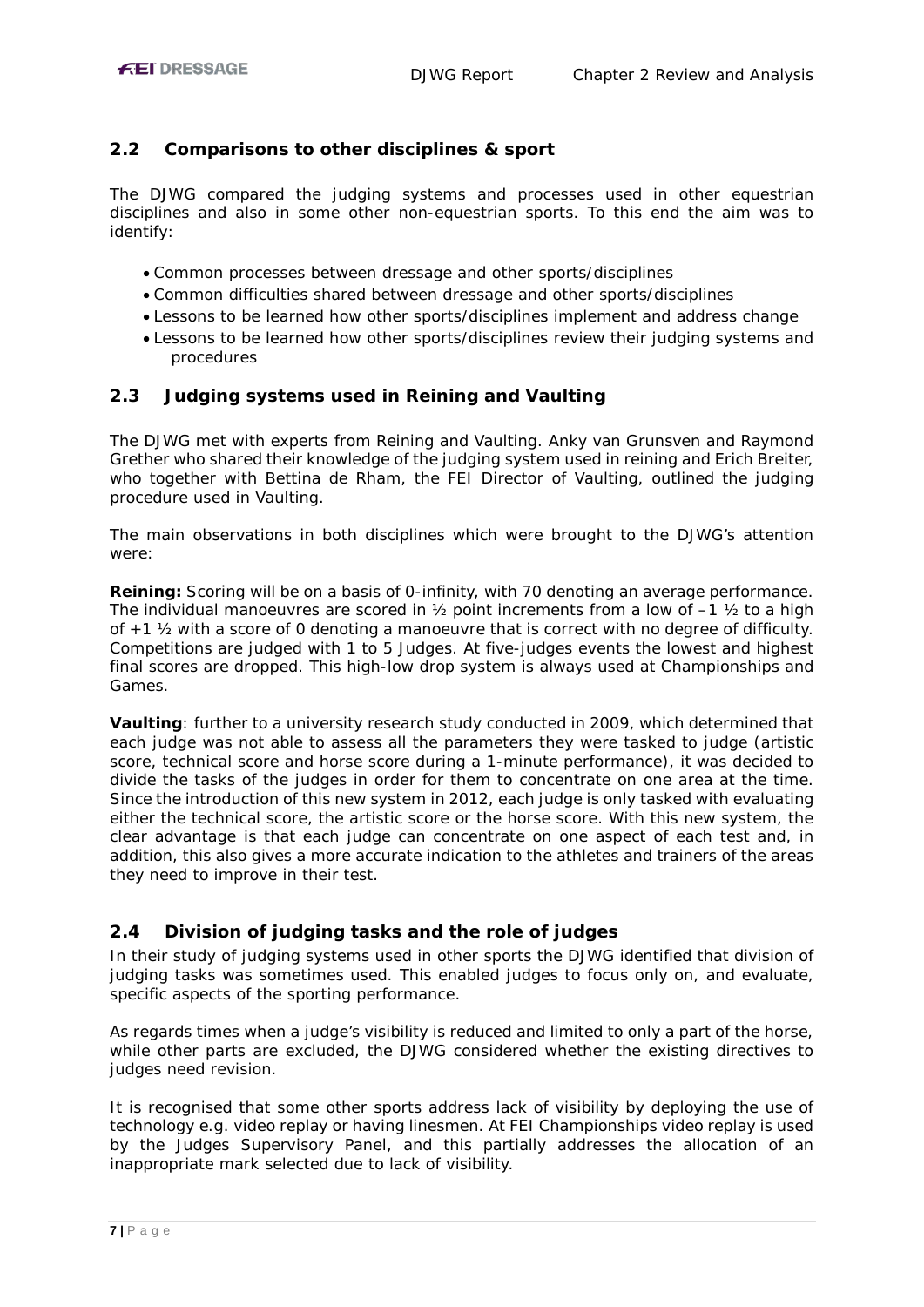The DJWG consider it to be fundamental that each judge is only tasked with evaluating aspects for the horse/rider which they can actually see clearly. In studying the composition of existing dressage tests, together with their directives, such directives do not differentiate between as to what can actually be evaluated and what aspects cannot.

**RECOMMENDATION 1:** The DJWG recommends that all future standard judging directives and references (e.g. Code of Points etc) be formatted to ensure that they are relevant to the specific viewing position of each judge. The DJWG consider that judging directives and references should not be 'silent' on what is able to be observed/not observed from the various judging positions, as this leaves the priority of observations to the discretion of individual judges. Such discretion could lead to inconsistent judgements and a lack of fairness to athletes.

Generally, FEI dressage competitions focus on elite sport and, in that context, the DJWG defined that;

- the primary role of the dressage judge is to award the appropriate mark per movement
- the secondary role of the dressage judge is, as part of the OC/FEI Officials panel, to implement the FEI regulations

**RECOMMENDATION 2:** The DJWG recommends to the FEI that the judge's primary and secondary roles are more clearly defined and embedded in the job descriptions as recommended by the FEI Officials Working Group.

The DJWG considered any further roles of judges (examples being the education of the rider or to provide guidance on horse training) are subservient to the primary and secondary roles and are of lesser importance as far as the duties of FEI judges are concerned.

The DJWG considers that where FEI competitions are scheduled with the partial objective being the education of athletes, or the development of the horses, then the FEI should differentiate between these competitions compared to those aimed purely at the highest level of sport. The DJWG has not scrutinised judging systems used for athlete or horse development classes by the FEI but believe they might be better served by an adapted and specifically targeted judging and scoring system.

The DJWG observed that there may be a lack of clarity in the definition of competition levels and the purpose of different levels (Small Tour, Medium Tour, Big Tour) and of the different star levels. A discussion of these categories and levels should be instigated by the FEI.

**RECOMMENDATION 3:** The DJWG recommends to the FEI that, where appropriate, competition levels are redefined and their objectives more clearly identified.

In the context of deciding and awarding each mark, the DJWG concluded that judges do not act as part of a team, as is commonly suggested. In reaching this conclusion the DJWG rely upon the regulations prohibiting collaboration amongst judges when deciding upon and awarding each mark. The DJWG describes the work of a judge to be a non-collaborative and individual duty.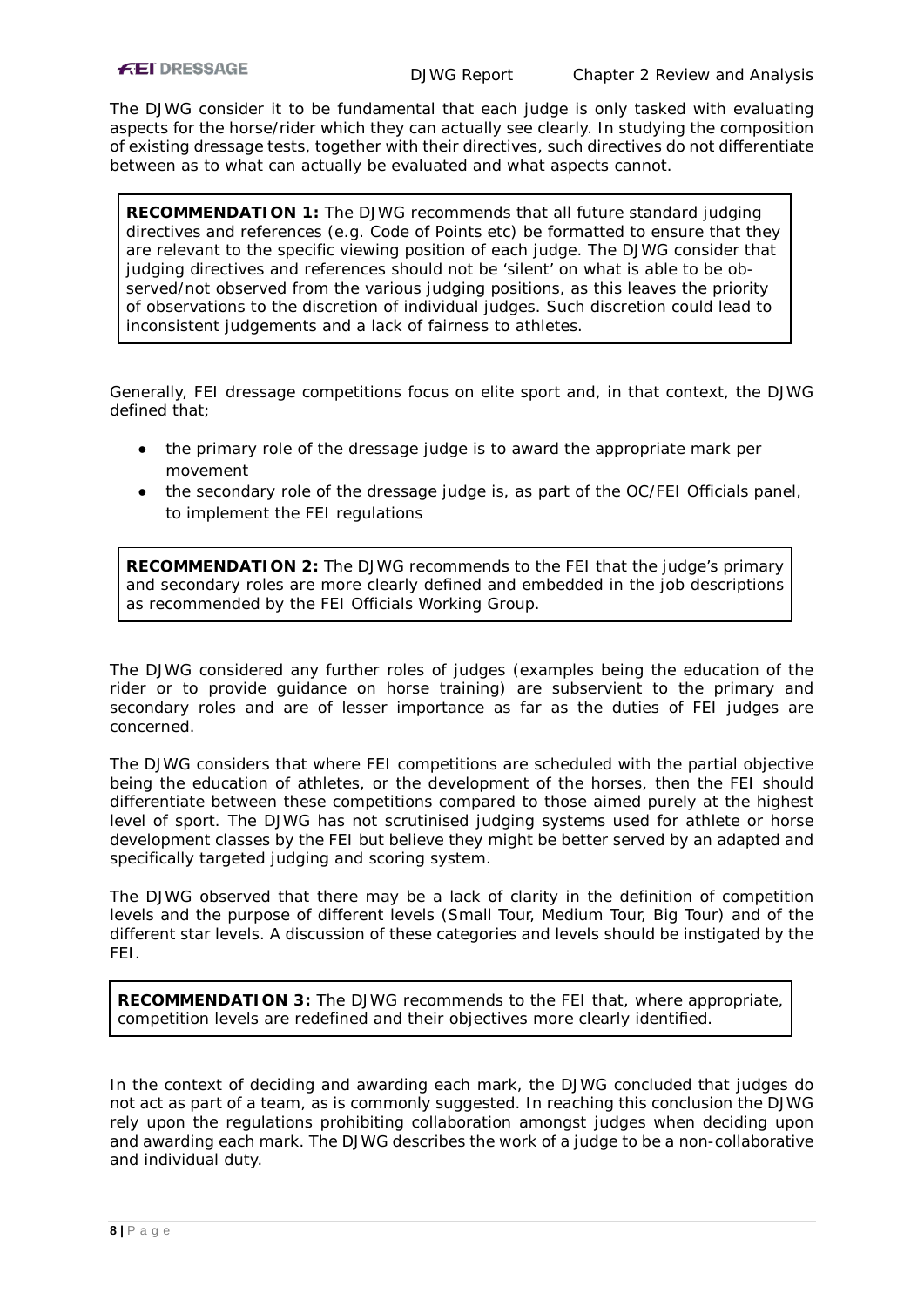While a dressage test is in progress, the DJWG considers the fundamental duty of a judge commences and finishes at the commencement and completion of each movement as prescribed on the FEI dressage test sheet.

The DJWG noted that in terms of influencing the final ranking of each athlete, or that of the class as a whole, a judge's role is inherently limited by certain factors. Some examples of which are;

- the weighting of prescribed multiplying factors (coefficients) applied post-test by other officials;
- the influence of prescribed computer-generated scores e.g. Degree of Difficulty;
- the influence of third-party revision by panels such as the Judge's Supervisory Panel; decisions and recommendations by other Officials e.g. stewards, Appeal Panels

As the final ranking is outside of a judge's fundamental duty the DJWG are of the opinion that assessing how a judge has performed by relying solely on the final ranking of each judge is not an effective, nor accurate, method of evaluation. The DJWG recommends that when reviewing and assessing judging performance the focus is therefore placed on the relevance of each mark per movement.

This focus can be supported further by the format used to display and publish individual judge's marks. For example, consideration should be given to publishing the percentage variance of the overall score, or from judges who sit in a similar or close judging positions. The DJWG was of the opinion that the FEI should investigate the format of publication of class results so as to focus on (any) % score differences, instead of rank differences. In connection with this, the DJWG also recommend that the FEI place judging result columns based upon similar viewing positions (e.g. those judges positioned on the long side at E and B, and those judges positioned on the short side at H, M and C), so as to provide a more relevant comparison of marks allocated per judging/viewing position.

**RECOMMENDATION 4:** The DJWG recommends to the FEI that the focus on ranking should be reduced, especially for the purposes of evaluating judging performance. Instead the DJWG recommends that evaluation is assessed by scrutinising the appropriateness of each mark awarded for each movement.

**RECOMMENDATION 5:** The DJWG recommends to the FEI that the way results and marks are presented be amended to simplify comparison of results for judges officiating from similar viewing positions.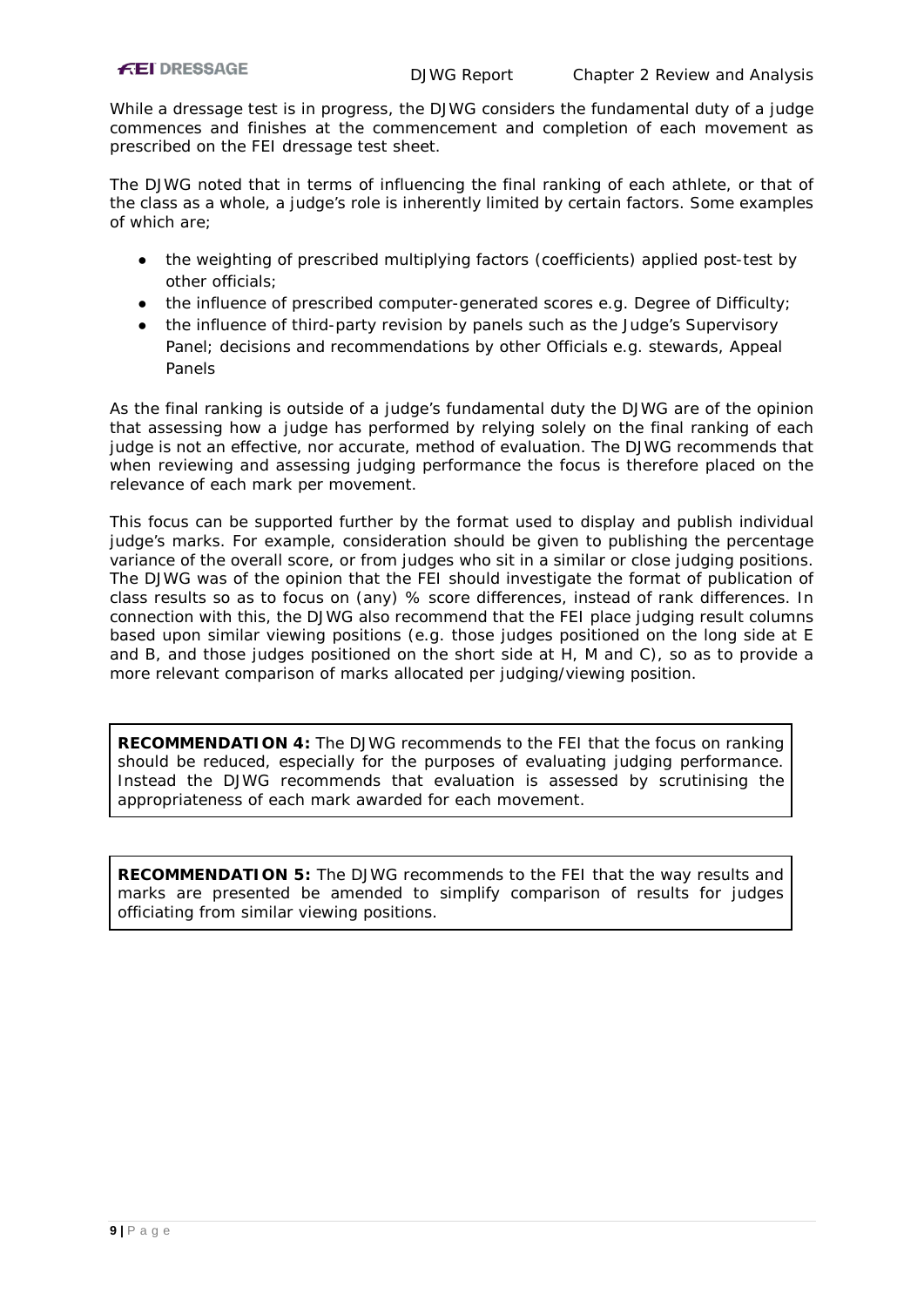#### <span id="page-10-0"></span>**2.5 Use of new technology**

The DJWG noted that the FEI currently employs a computer-based system to evaluate the degree of difficulty in some freestyle competitions. They concluded that, as technology develops and progresses, new innovations should be assessed to identify their use in dressage judging.

**RECOMMENDATION 6:** The DJWG recommended that technology within each judge's hut be established to facilitate the communication of observations regarding a limited number of breaches of regulation. These breaches should be strictly limited to prohibited equipment, the appearance of blood etc. Each judge should have the facility to alert the President of the Ground Jury that action needs be taken during the test.

*The proposal was accepted at the FEI GA 2017 for implementation 2018 onwards.*

**RECOMMENDATION 7:** The DJWG recommends the FEI set up a sub-group to provide advice on development, innovation and use of modern technology in order to assist judges and improve accuracy and therefore fairness to athletes. The DJWG recommends that new and existing technology is reviewed to, among other things, assess the impact upon cognitive load for judges

The DJWG were made aware of the following innovations and recommends that the FEI investigates them as to their merits and suitability in the context of dressage judging:

- Evaluation of the music used by athletes in freestyles various proposals have been received
- The use of sensors to measure certain movements.
- E-scribe where no paperwork is used by scribes. This is already tested at some events.

#### <span id="page-10-1"></span>**2.6 Cognitive demands imposed on judges**

In considering the task imposed upon FEI judges, the DJWG felt they needed more expert advice regarding the cognitive demands that judges experience during competition. This included seeking evidence-based knowledge on human attention capability, concentration, memory, bias, perception, vision and other parameters.

Representing the DJWG, Richard Davison (RD) held a preliminary meeting with Nottingham Trent University (NTU) to explain the DJWG's requirements. Following this introductory meeting, a group of key researchers at NTU; with a wide range of expertise across many areas of cognitive psychology including memory, visual search, attention capacity and cognitive processing, was set up.

The NTU research group explored the human skills needed for optimal and consistent judge performance and, aside from the obvious issue of different viewing positions, they reviewed some likely factors which may lead to potential inconsistencies in delivery of judgements. Existing research in cognitive psychology, especially the studies based on the performance and judgements of sports officials, was reviewed and current literature relevant to dressage judging evaluated.

The NTU Group reviewed video footage showing a number of consecutive dressage movements from the FEI Grand Prix test. They concluded that repeated and sustained attentional level was required by dressage judges and that the number of decisions and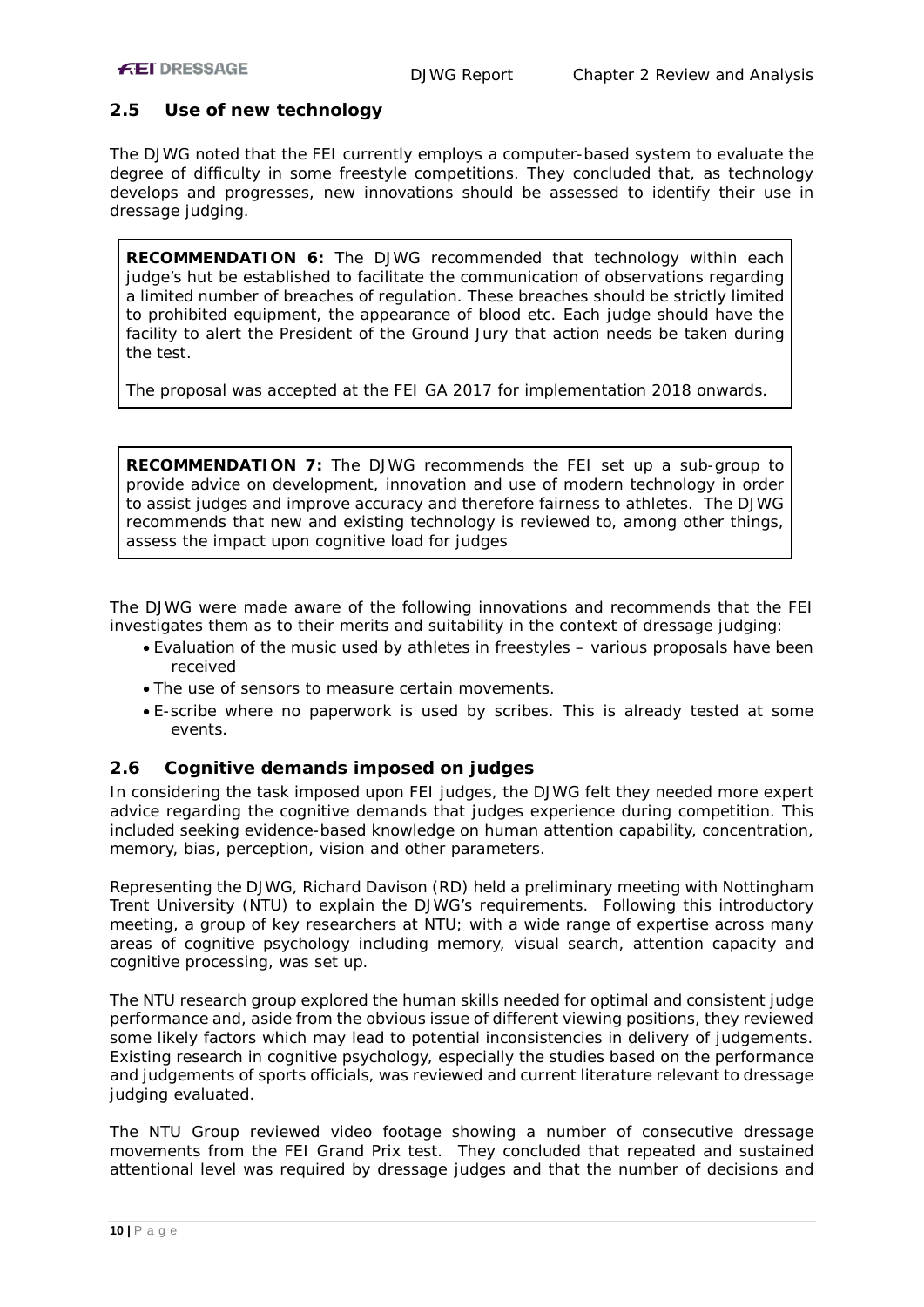movements presented in a test created a complex and demanding cognitive processing load. They discussed the potential impact of the scheduling and length of FEI classes, including championship classes being held over two days.

The NTU Group summarised the existing general cognitive processing pathway of dressage judging as having four key stages;

- **Visual and auditory cognition** where a judge scans and processes visual cues and uses auditory information from the horse, rider, arena, music, test papers, scribe and other parts of their environment.
- **Judgement**  where a judge utilises the information retained within their working memory, sourced from their visual and auditory search, and compares this to a reference embedded and retrieved from their long-term memory (e.g. FEI regulations / Judges Manual/previous images and previous personal knowledge and experience).
- **Decision making** where the judge concludes their judgement and decides how to express it in terms of marks, penalties and/or actions.
- **Verbalisation & interaction** where the judge verbalises their decision including the allocated marks to the scribe, often while also dictating a summary description of the observation and/or advice for the benefit and education of the rider.
- **Repeat and Sustain Attention Level** whilst verbalising this information, the judge may also have to answer questions on clarification from the scribe or computer operator, whilst at the same time still continuing to observe, evaluate and memorise actions within the current and ongoing movements, or those movements already partially or fully completed.



The NTU research group examined the existing standard references for judges, namely the FEI Regulations for Dressage and The Judges Manual. These consist of detailed and lengthy written regulations and descriptions and the group felt that it was unlikely that judges could recall the full details from their memory and apply them consistently. It was therefore concluded that cognitive 'short-cuts' would be employed by judges, and that these could be based on a mixture of personal knowledge and experiences gained from events such as education courses, judging discussions, training, practical dressage riding, previous performances, spectating and numerous other sources. The group considered research showing that whilst drawing on previous experiences can improve the practical skill of a judge, without a standardised reference, it can also account for variability.

The current education process for judges includes the use of visual imagery in the form of 'live' dressage performances and also video footage. The NTU Group identified that the use of visual educational material could be highly effective especially in the context of dressage judging training.

The NTU group agreed that the DJWG's proposed development of a Code of Points reference would be an important and positive step, providing its format uses evidence-based principles to optimise each judgement. To this end the NTU group recommended the Code of Points should;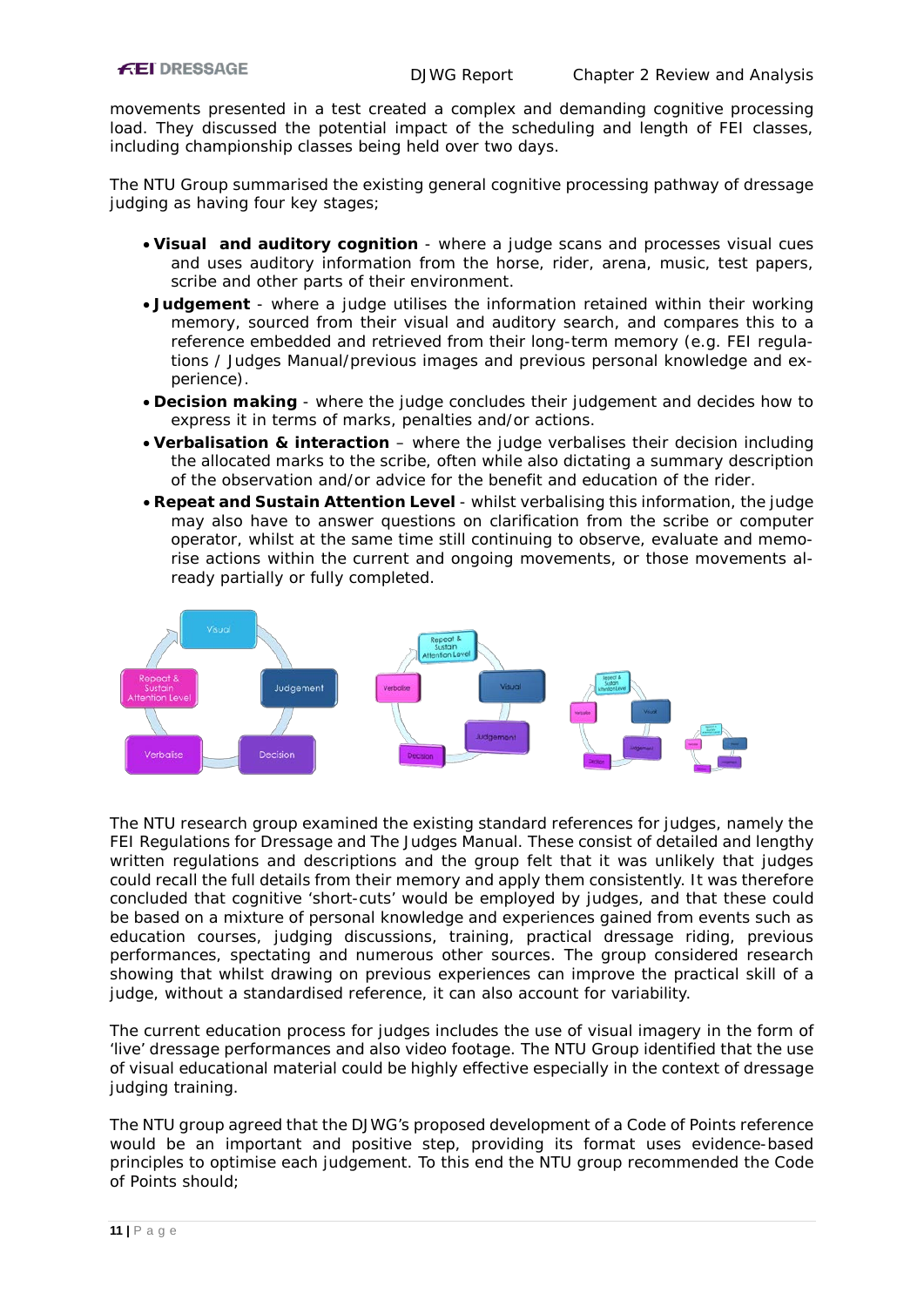- be formatted to optimise perceptual cognition processes, including effective visual imagery
- define observable characteristics
- define how each characteristic is to be evaluated, quantified or measured
- define the visual scan required to observe each defining observable characteristic
- consider the use of visual education material as key part of the training of judges (based on the approach outlined above)

The NTU group also cited research evidencing factors which can negatively influence perceptual cognitive consistency. These included, among other things, the timing of the dressage class, the length, number and duration of breaks and the judge's physical and cognitive activity within the breaks. Within each dressage test there is the potential for the temporal position of movements to impact on how consistently these are assessed and for this to vary in relation to the factors noted above. Consideration should also be given to judging in different time zones, the potential impact of jet lag, sleep deficiency, diet and hydration. Existing medical conditions, the use of some medications, eyesight conditions and limitations and the use of stimulants may also have an effect on cognitive ability and consistency.

The group explained that the longer the duration of the class, especially when combined with the greater number of judgements per time period, then the greater the likelihood that some of these factors could impact on efficiency of decision making and judgement. RD explained that, in the context of dressage judging, the DJWG believed that consistency of judgements underpinned the obligation of fairness to athletes.

The NTU group cited evidence of other sports' governing bodies which have already started addressing perceptual cognitive efficiency of their officials, along with some professions, vocations and sectors within industry.

In summary, the NTU Group concluded that dressage judging involves a perceptual cognitive function and the fundamental requirements for delivering effective and consistent judging were:

- A standard reference (Code of Points) defining mark allocation and deductions formatted to optimise perceptual cognition function.
- Where possible a standardised visual search routine used to evaluate each definable observable characteristic for each movement.
- An evaluation of the perceptual cognitive load upon judges, especially when compiling and drafting dressage tests and scheduling classes and breaks and their duration in order to assist consistency of judgements.
- An objective and regular review of each judge's performance together with a relevant and targeted education system, including advice for judges on how to optimise their own cognitive performance.
- An objective and routine review of the Code of Points, judging processes and other judging protocols.

The NTU group acknowledge that the sport of dressage is more than just a sum of the parts and the scoring system needs to reflect this. The feedback from the research group should help to provide information towards an objective, sustainable and transparent coding system but this will require technical input from dressage experts.

The NTU Group's findings and recommendations were communicated to the DJWG by RD. They were also summarised and, together with those of the DJWG, presented by RD to representatives of the FEI and its Stakeholders at the FEI Sports Forum in April 2018.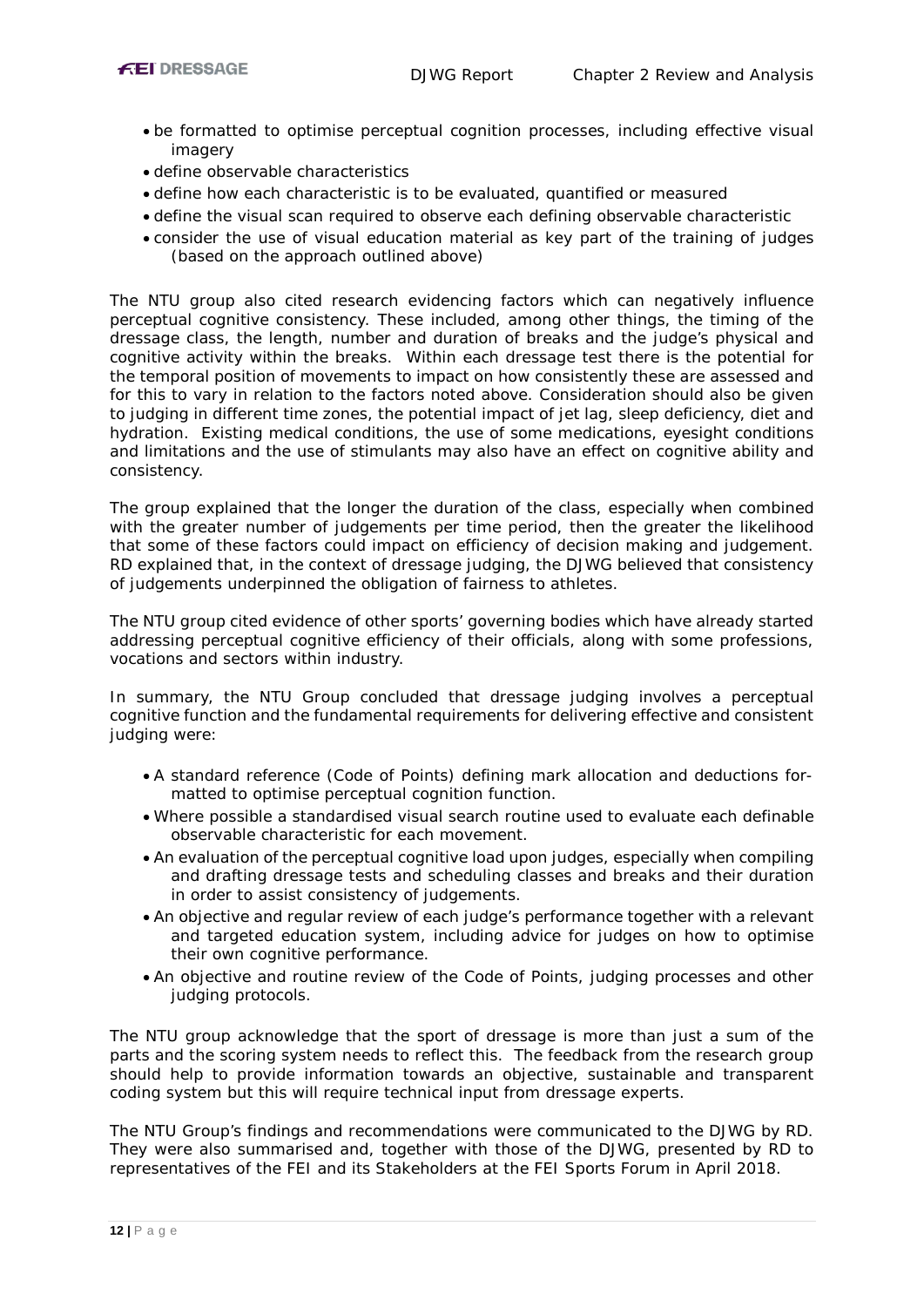The DJWG are indebted to and acknowledged the valuable input of the NTU Group and accepted their recommendations. They have also instructed the NTU Group to provide guidance during the compilation and format of the Code of Points and also to provide objective testing where appropriate.

The members of the NTU Research Group were;

Dr. Carol Hall, Associate Professor in Equine Behaviour & Welfare, School of Animal, Rural and Environmental Sciences

Dr. Alex Sumich, Associate Professor in Mental Health and Biopsychology, School of Social Sciences

Dr. Christina Howard, Associate Professor, School of Social Sciences

Dr. Nadja Heym, Psychology Dept, School of Social Sciences

Cassie White, Employability Manager, School of Animal, Rural and Environmental Sciences

Richard Davison, Olympic dressage rider and NTU Visiting Fellow

**RECOMMENDATION 8:** The DJWG recommends that the FEI publishes guidelines for judges on how to optimise their cognitive function and what factors can affect it both positively and negatively.

<span id="page-13-1"></span>**RECOMMENDATION 9:** The DJWG recommends that the FEI provides evidencebased guidelines to Organising Committees regarding the duration of breaks and other appropriate requirements for judges to support and enhance optimal cognitive function

## <span id="page-13-0"></span>**2.7 Review of other supporting research**

Mercier & Klahn (2017) examined the performance of international gymnastic judges which provided useful comparative findings to dressage judging. The DJWG invited Prof. H. Mercier (HM) of the University of Neuchatel to present his findings.

Hugues Mercier and his colleague Sandro Heiniger made reference to their research paper : "Judging the Judges: A General Framework for Evaluating the Performance of International Sports Judges ". The abstract of which is partially reproduced here:

*Abstract—The monitoring of judges and referees in sports has become an important topic due to the increasing media exposure of international sporting events and the large monetary sums involved. In this article, we present a method to assess the accuracy of sports judges and estimate their bias. Our method is broadly applicable to all sports where panels of judges evaluate athletic performances on a finite scale.* 

*We analyze judging scores from eight different sports with comparable judging systems: diving, dressage, figure skating, freestyle skiing (aerials), freestyle snowboard (halfpipe, slopestyle), gymnastics, ski jumping and synchronized swimming. With the notable exception of dressage, we identify, for each aforementioned sport, a general and accurate pattern of the intrinsic judging error as a function of the performance level of the athlete. …* 

*Our analysis also leads to valuable insights about the judging practices of the sports under consideration. In particular, it reveals a systemic judging problem in dressage, where judges disagree on what constitutes a good performance.*

Essentially for all other sports studied, the agreement between judges improves for higher scores and is worse for intermediate scores, but the behaviour is opposite for Dressage. As in the following example from Figure Skating (Left) and Dressage (Right).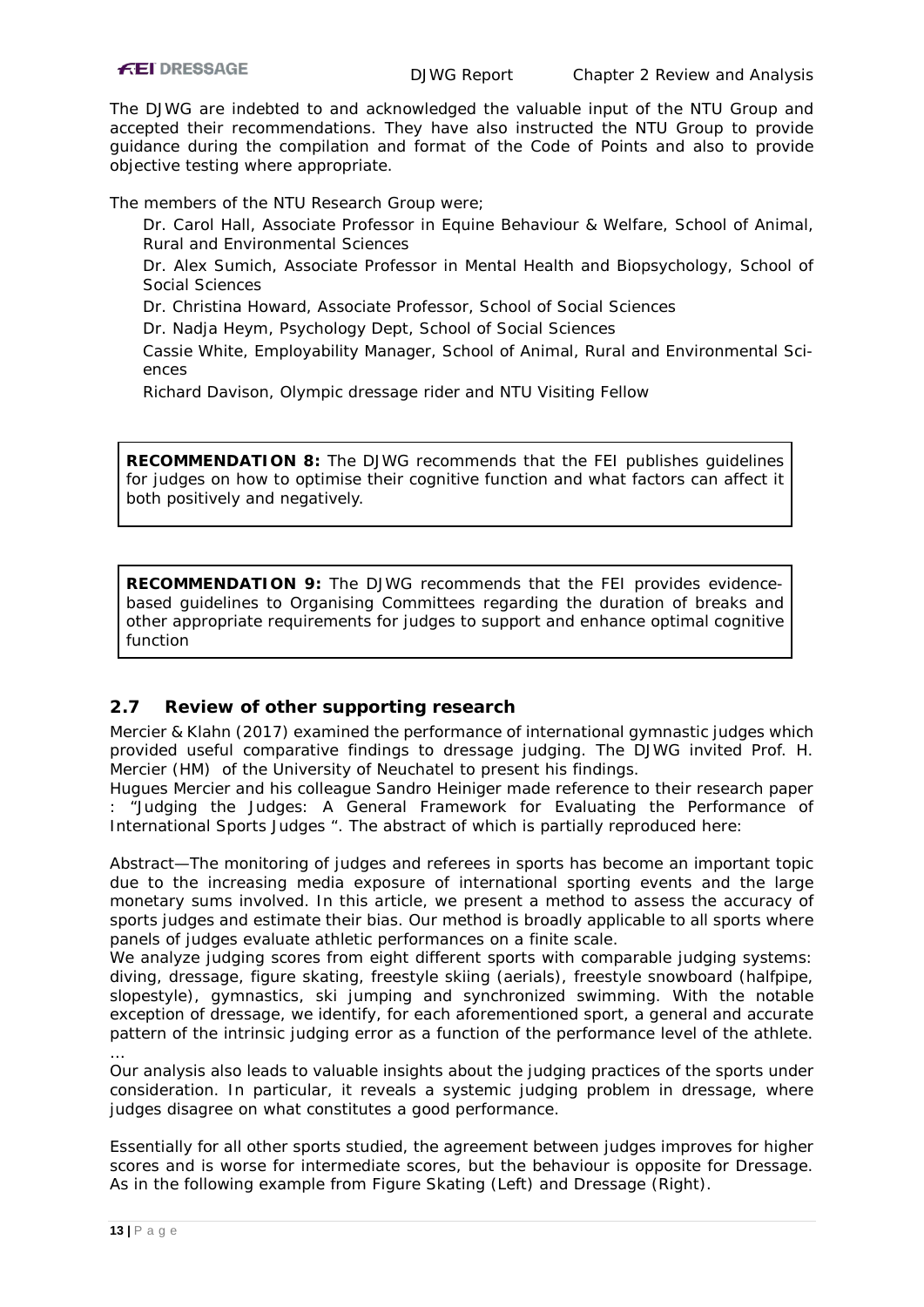

This result agrees with the results of DS, also presented to the Working Group, that show the same behaviour for movement by movement standard deviation between judges. Best agreement for scores is in the range 6.5 to 7.5 and worse agreement both above and below that range. To quote from their conclusion:

*"Our analysis of dressage judges further shows that they increasingly disagree as the performance level increases, indicating a significant amount of subjectivity in the judging process compared to other sports with similar judging systems*".

Based upon this, and other, evidence it is the conclusion of the DJWG that the higher and lower end of the marks range lacks consensus

#### <span id="page-14-0"></span>**2.8 Testing a Code of Points system: COPPSAG**

Based on their study of other judging systems and on the detailed reports from external experts such as NTU and Mercier, **the DJWG concluded that the practical implications of a Code of Points needed to be evaluated**. To this end they initiated a prototype study that was delegated to stakeholders with expert knowledge of dressage and judging.

They invited members of the Stakeholder Groups to recommend members with expert knowledge of dressage judging to join a working group which became known as the Code of Points Advisory Group (COPPSAG).

The COPPSAG members were Stephen Clarke (FEI Judge General), Katrina Wüst (5\* Judge/IDOC), Wayne Channon (IDRC), Uwe Mechlem (JSP), Anky van Grunsven (Athlete) and Linda Keenan (IDTC)

The DJWG briefed the COPPSAG to draft a sample Code of Points which;

- quantifies a series of deductions starting from 10 for a specified series of movements from a test prescribed by The DJWG (e.g. GP - from extended trot, passage, piaffe, passage, passage-piaffe-passage transitions, extended walk);
- identifies and includes only measurable observations which are easily visible to each judge, and to recommend wording (of the observations) that reflects everyday language and refers to specific parts of the horse/rider (to avoid ambiguity);
- prioritises scale of deductions which reflects faults ranging from serious to minor and which relate to the principle purpose of each movement;
- quantifies deductions which relate to the fault being observed either: momentarily, repetitively or continuously through each movement.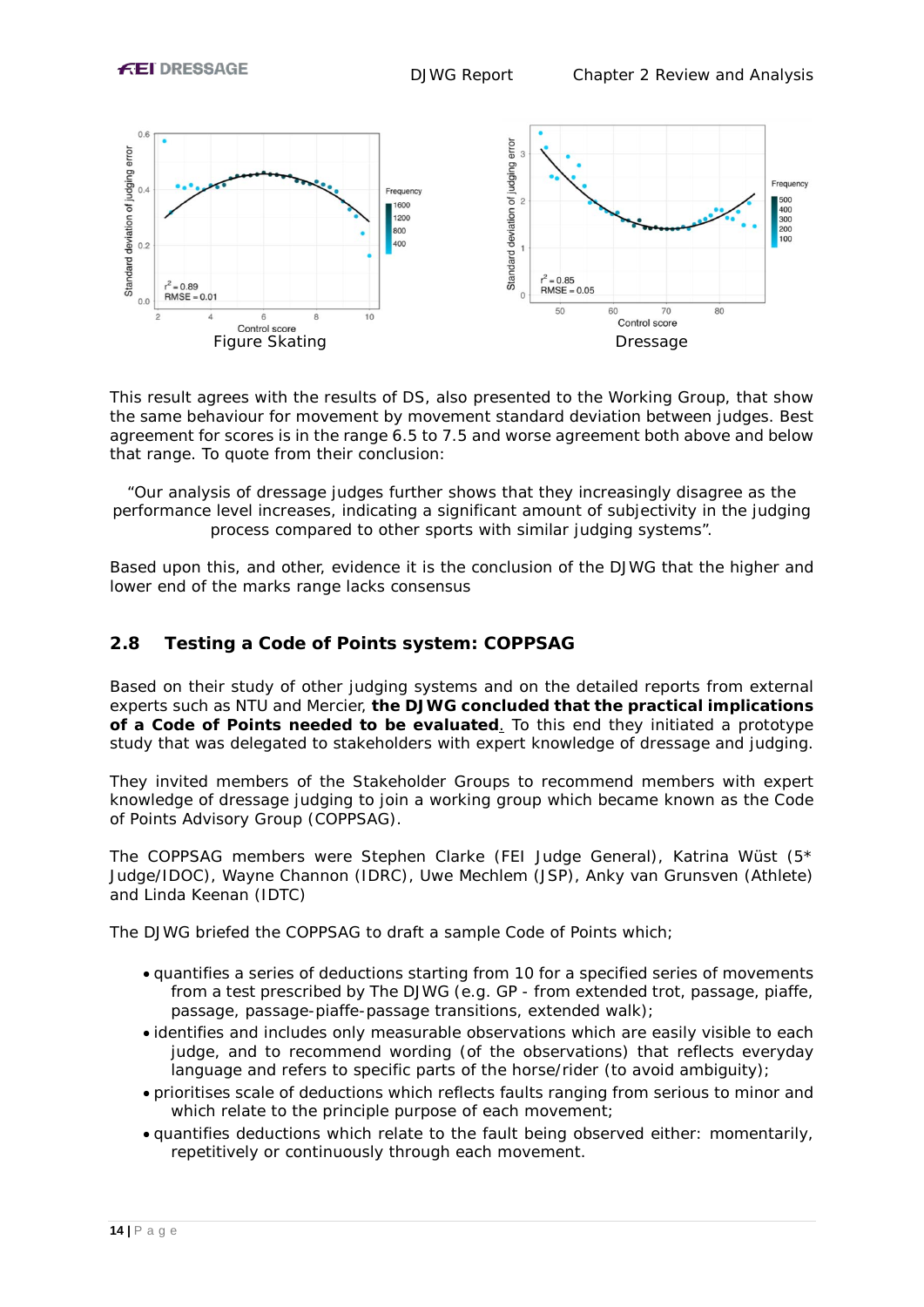The FEI Judge General Stephen Clarke presented COPPSAG's findings to the DJWG at their in-person meeting in Amsterdam in January 2018. The DJWG accepted the draft format for the CoP and expressed their gratitude to COPPSAG for their expertise and hard work.

This led to the establishment of a CoP group tasked to deliver a full Code of Points for the grand prix movements.

#### <span id="page-15-0"></span>**2.9 Establishing a Code of Points: CoP Group.**

In order to develop and expand the CoP further the DJWG delegated this to a sub-group of the Education Working Group. This group became known as the CoP Group and consisted of Stephen Clarke (Chair), Katrina Wüst, Hans-Christian Matthiesen, Maribel Alonso, David Hunt (President of the IDTC) and Kyra Kyrklund (President of the IDRC). Richard Davison assisted the Chair with administration. The NTU Group provided guidance and testing in order to ensure the format of the CoP optimized perceptual cognition.

The brief to the CoP Group is as listed below;

- Define a Code of points for each of the Grand Prix movements. The Code of Points should be:
	- o flexible and easily adjustable
	- o read as one complete template for each movement, comprising of the definition, the Code of Points, deductibles and firewalls
- Language used must be everyday English, easy to understand. The words used must relate to observations, and each observation has to be measurable in terms of scores
- The CoP has to be restricted to the priorities of the movements; requiring fewer comments from the judge and a max. four priorities per movement.
- The template for each movement should commence with a revised and modernised wording based on the current rules, which describes the perfect movement, followed by the description of each mark, to include half marks when applicable.
- In addition, the following should be defined:
	- o Deductions should be faults not included in the criteria of each movement as described above and need to be listed, to complement the definitions.
	- o In addition to the deductions, define a list of more or less serious faults (degree of fault and duration of the fault within the movement).
	- o A component for the effect of the Rider must be included within each movement in the deductions (e.g. visibility of the aids).
- Firewalls to be included. A Firewall is a barrier score, in the presence of certain faults in a movement's presentation it will not be permissible to give a score higher than this firewall.
- Timeline: the new Code of Points should be tested in 2019, the Education system updated in accordance and the Code of Points Judging system should be introduced in 2021, following the 2020 Olympic Games.

The CoP Group commenced by each member being allocated specific movements from the current grand prix test. They were charged with drafting the main priorities of each movement as expressed by observables and then assigning marks out of ten to each variation of the prioritised observations.

At the date of publication of this report the CoP Group are continuing to progress the drafting of the Code and testing is planned during 2019.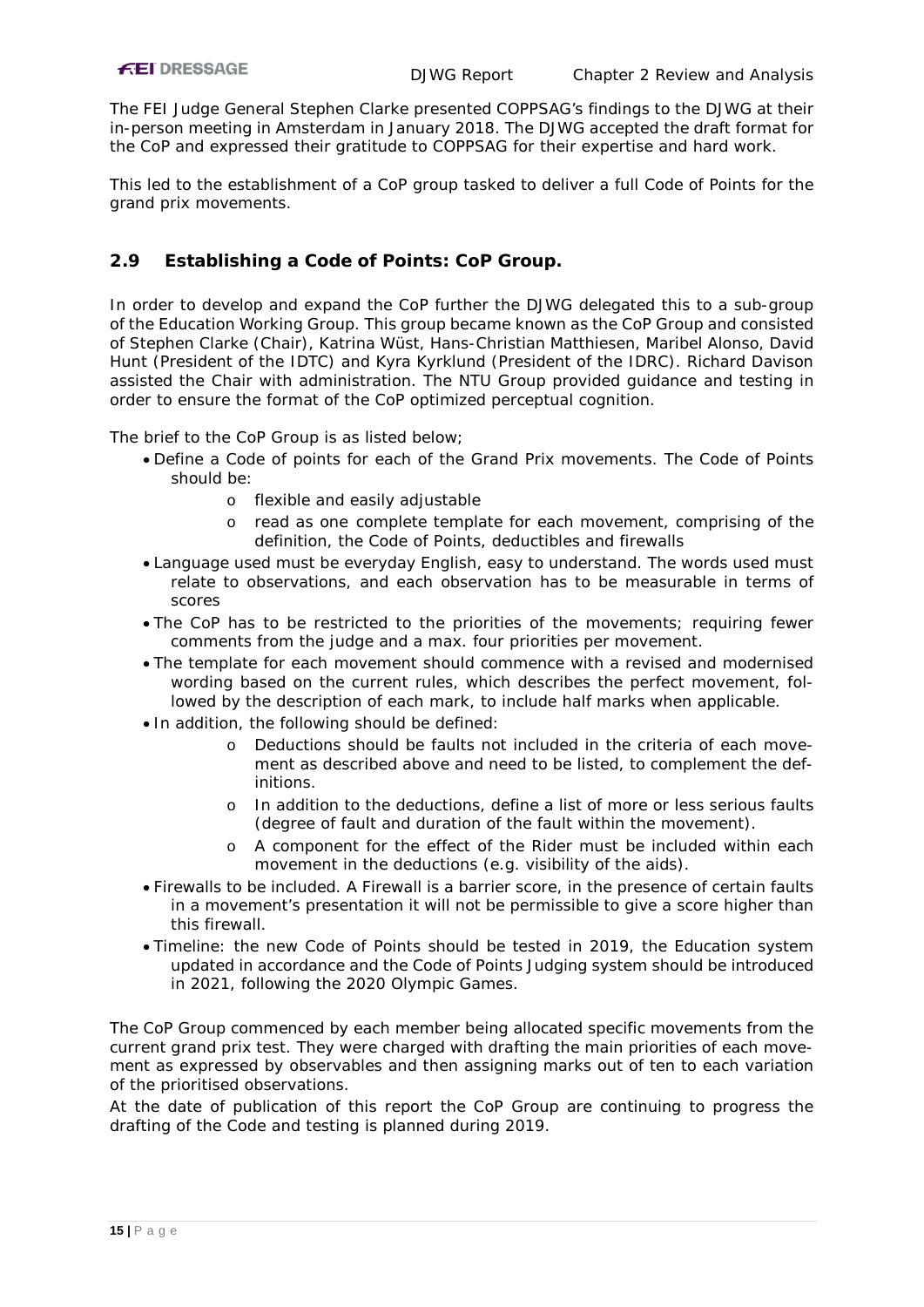**RECOMMENDATION 10:** The DJWG recommends to the FEI that they proceed with the draft Code of Points and, subject to testing and review, roll it out for use in all relevant classes. The DJWG recommend that the proposed Code of Points is supported, where possible, by appropriate visual imagery.

**RECOMMENDATION 11:** The DJWG recommends that the Code of Points should be formally reviewed by a panel of dressage experts every four years and that this review becomes a regulatory obligation and be budgeted for accordingly.

#### <span id="page-16-0"></span>**2.10 Review of the FEI Dressage Task Force 2009 recommendation on number of judges**

The DJWG studied the impact of various judging panel compositions, and specifically how the number of judges impacted on consistency and fairness to athletes using analysis of results from previous Olympic Games and World Equestrian Games.

The utility of 7 judges has been demonstrated in analysis at Olympic Games. As the number of judges is reduced then, by definition, the relative importance and weight of each judge in the final ranking becomes more important. The effect on final ranking of removing one judge at a time from seven judges is considerably less important than that of removing one judge from five. The non-contentious nature of the final results of championships since the introduction of the 7-judge requirement, strongly supports the continuation of this rule. Such examples clearly show that the FEI should make it a goal to have as many judges (max 7) present in any given competition as is economically practical.

**RECOMMENDATION 12:** The DJWG recommends to the FEI that the current practice of using 7 judges at Senior Championships and Games, as defined in the FEI Dressage Rules, is continued.

#### <span id="page-16-1"></span>**2.11 Score correction models**

Aside from the powers given to the Judges Supervisory Panel, the DJWG wanted to investigate the merits of a number of options aimed at mitigating and correcting a lack of consensus among judges. In summary these included studying two models;

#### **Percentage threshold correction model**

The aim of this model is to adjust the highest and/or lowest outlying scores by comparing them against the next closest mark, or the average mark, awarded by other judges. The model relies upon a prescribed % threshold (e.g. 6%). Having received proposals based upon different %s from Stakeholder Clubs, the DJWG studied statistics provided by DS using historical data to assess the impact of a variety thresholds. They also took note of the model used by the Italian NF which is based upon a 4% threshold

As well as concluding that this correction method is not appropriate for judging panels of only three judges, the DJWG find that these models do not meet their test of fairness to all athletes within the same class. Whichever threshold figure is chosen those athletes whose score falls just short of the threshold are excluded from benefiting from the correction protocol and as such their overall result is excluded from the benefits of this provision. The DJWG are of the view that, in order to satisfy the principle of fairness, such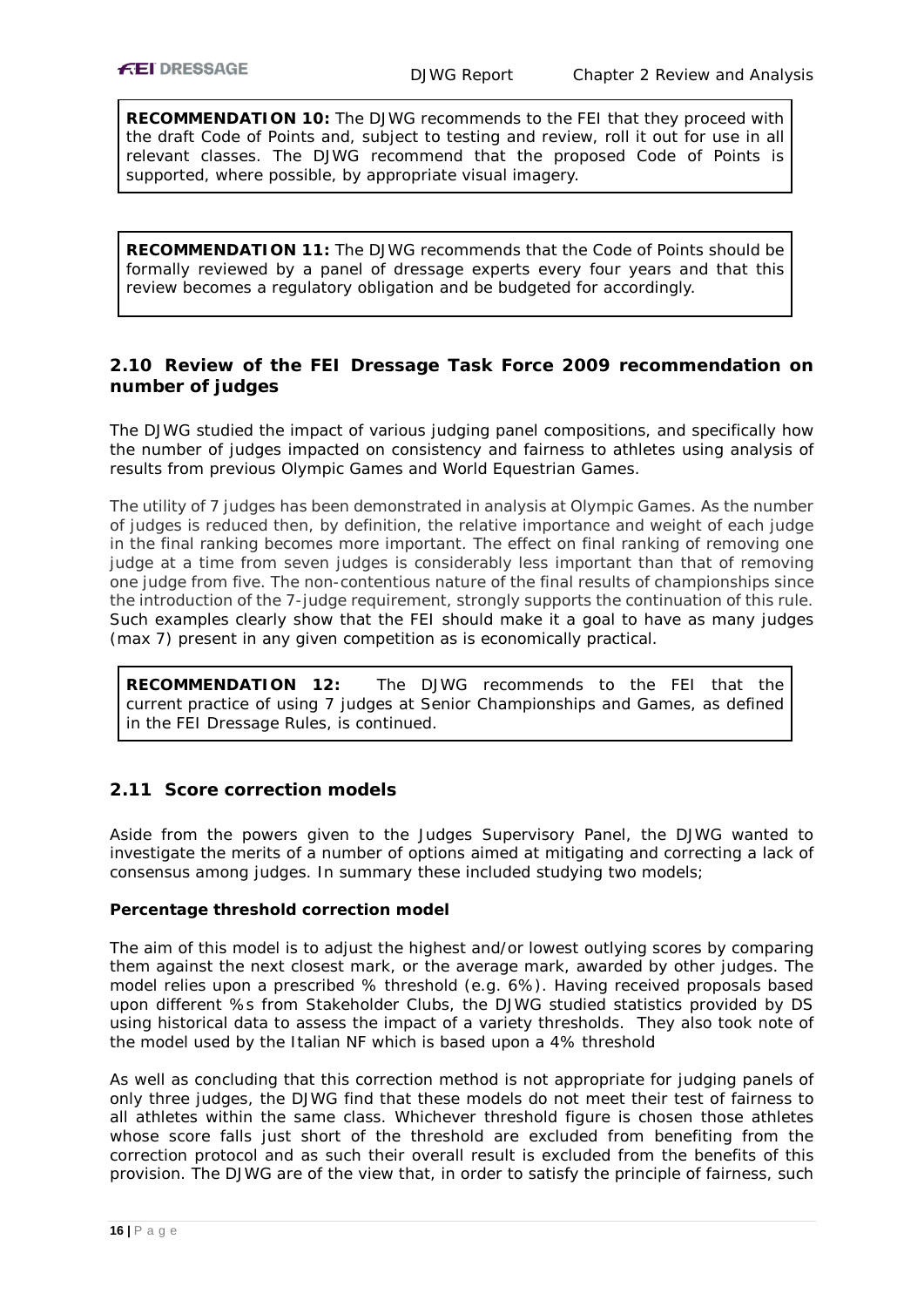correction protocols must not be arbitrary but instead they must be applicable to all athletes within the same class.

While considering this model the DJWG also evaluated Article 438 and the impact of the current percentage threshold of 6% as used by the JSP at championships.

**RECOMMENDATION 13:** The DJWG recommends to the FEI that score correction models that are based upon a percentage threshold should not be used as they fail the DJWG's test of equal treatment and fairness to all athletes within the same class.

#### **Hi/Lo score removal model**

The DJWG also studied what has become known as the Hi/Lo proposal. This is where the highest and lowest scores of the whole judging panel are removed. The DJWG found that this did meet their test of fairness as it was applied to all athletes within the same class. They believed that for the purpose of mitigating the impact of outlying scores, when used on an individual movement basis this could provide a short-term protection to athletes.

The DJWG concluded that until a Code of Points was available to assist in improving consensus, accuracy and consistency of mark per movement selection, then a Hi/Lo per movement was a fair protection model for athletes. However, this proposal did not gain support from some NFs and therefore the proposal was not presented at the FEI GA 2017

**RECOMMENDATION 14:** The DJWG are of the opinion that if a score correction model is to be employed then the model based upon Hi/Lo drop per movement provides the highest level of fairness as it applies to all athletes within the same class.

*However, the DJWG recommends that the FEI wait until the impact of the proposed Code of Points is evaluated before assessing the need for score correction models.*

## <span id="page-17-0"></span>**2.12 Collective (summary) marks**

Collective marks are awarded after the completion of the test and are a summary of specified aspects divided into categories.

Taking into account the information provided on reliable cognitive function, together with the cumulative impact of the duration and other challenges of dressage competitions, the DJWG identified the implementation and use of collective marks as an area of potential inconsistency.

They scrutinised various data models which both included and excluded collective marks and found that for most athletes it made no significant difference to their final ranking whether they were included or not. However, there was evidence of some significant differences in ranking to some athletes. The DJWG is of the view that the same degree of fairness is owed to all athletes, especially those within the same class.

A greater degree of accuracy and precision of mark selection is more likely to occur if the mark is selected as soon as possible after the completion of each movement. Mark selection decided retrospectively requires a greater cognitive load in memory retrieval and has more potential to be influenced by other cognitive influences such as types of bias, especially when the cumulative impact of the duration of dressage competitions is taken into account.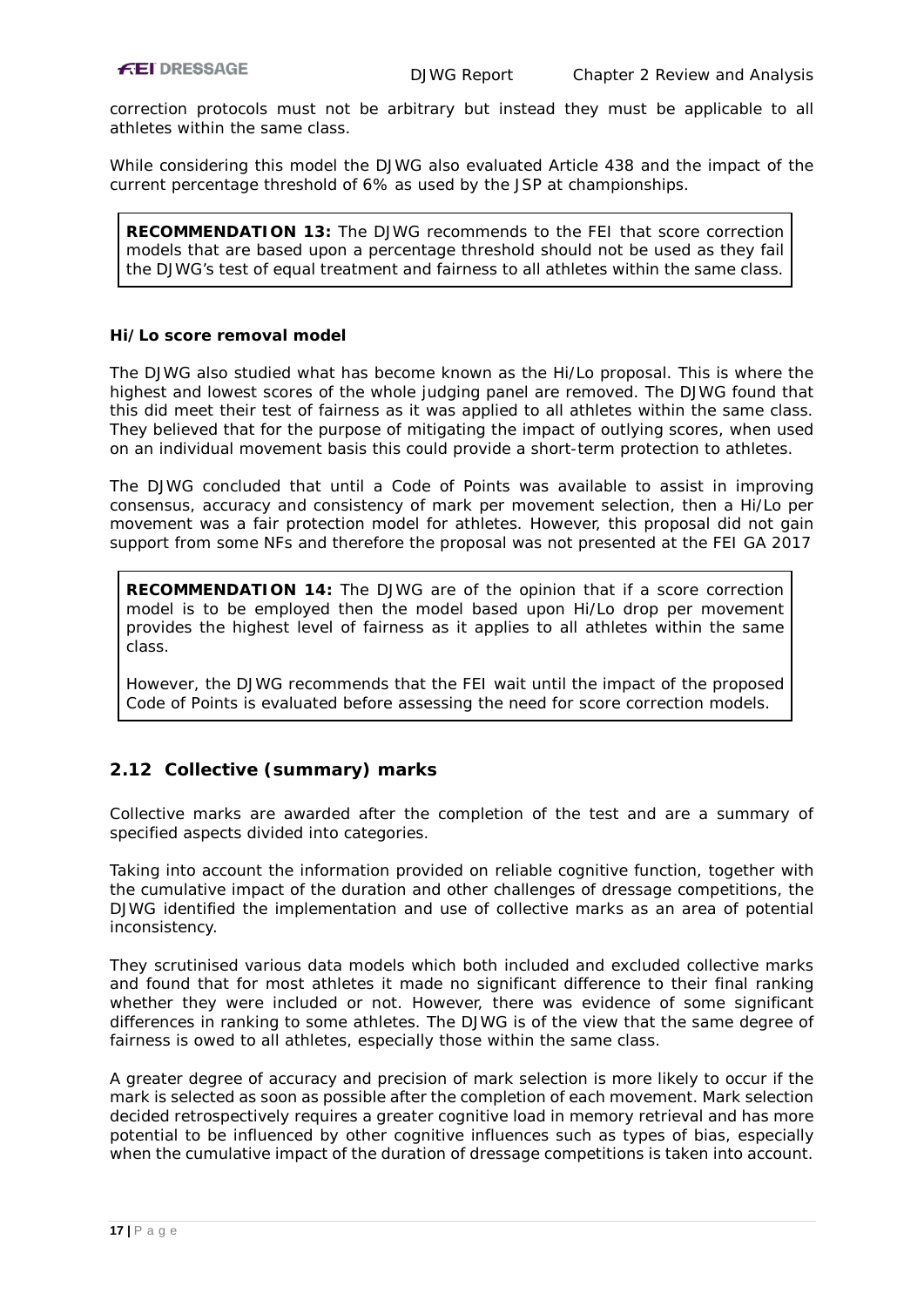On the basis of providing greater potential fairness to athletes and also optimising consistent cognitive output of judges, the DJWG therefore recommended to the FEI that three out of the four collective marks should be removed.

In future judging systems should either be based entirely on summary marks (awarded post-test) or at the completion of each movement. The latter is the DJWG preferred system.

The justification for the rider mark remaining is that currently the facility to evaluate the components of this mark are not provided during the course of the test. However, any new Code of Points should include this evaluation throughout the course of the test.

Aside from providing greater potential of fairness to athletes, the removal of collective marks provides benefit to the public, the judges and organising committees.

The DJWG proposal to remove three collective marks was approved at the General Assembly 2017 and introduced on January 1 2018.

Statistical analysis of the impact of removal, after first 6 months in 2018, compared to 2017, showed that there is neither a statistically significant difference in average scores assigned nor in the boost given by the collective marks compared to the technical marks. In 2017 the average Collective score was  $69.2 \pm 0.1$  while in 2018 it was slightly higher at 71.8. Average total scores in 2017 were  $67.5 \pm 0.1$  and in 2018 they were  $67.3 \pm 0.1$ . For all the reasons outlined above the DJWG remains convinced that the change made for 2018 was justified and should be continued.

**RECOMMENDATION 15:** The DJWG recommends to the FEI that summary marks awarded post-completion of the test be discontinued. Their reasoning for this is that, as this relies upon a longer-term memory retrieval when compared to awarding a mark at the conclusion of each individual movement, there is a lower degree of probability of precision when selecting the appropriate mark and leaves too much to the discretion of each individual judge. When considering the length of many FEI classes the impact of the cumulative cognitive load reduces the probability of accurate mark selection and increases the probability of inconsistency thus increasing the likelihood of unfairness to some athletes.

*The FEI accepted the recommendation of the DJWG to remove three out of the four standard 'collective' marks at the FEI GA 2017.*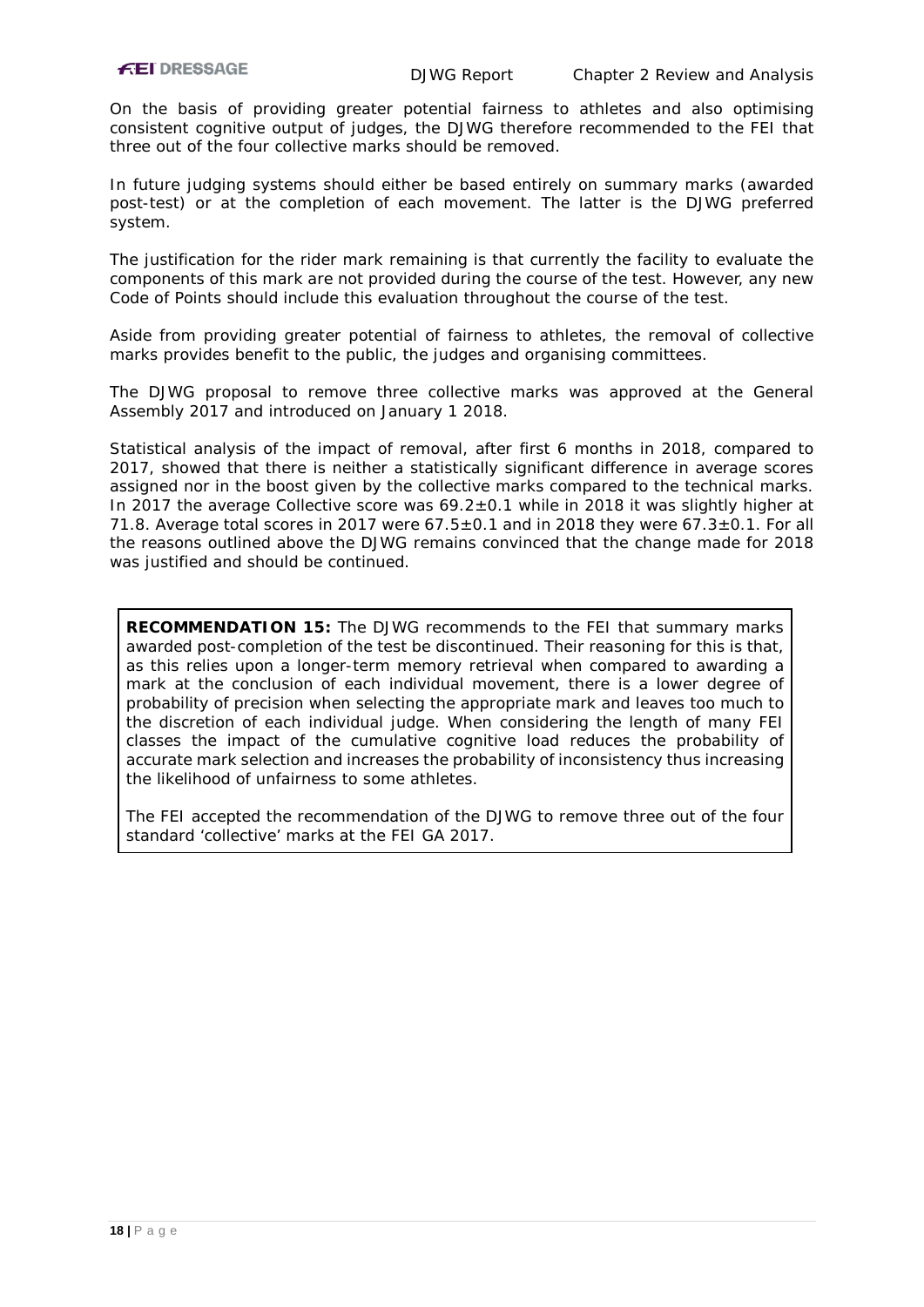#### <span id="page-19-0"></span>**2.13 Review of the Judges Education System**

The aim of the FEI Judges Education system is to provide global standards for education and certification of FEI judges. Qualification courses and refresher seminars on a face-toface or online basis will provide opportunities for promotion and status maintenance. It is important to have continued exchange between the FEI, the NFs and the judges with regards to the regional situation in order to establish a rolling education calendar and proactively address educational developments.

To date, the Job Descriptions and Checklists for Judges (and all other FEI Officials) have been drafted and submitted to the Technical Committee for feedback/approval and are currently being reviewed by the Education and Legal Departments. Once they have been approved, these can be integrated into the Education System.

All current course material has been categorized and reviewed for its usability. The selected course material will be formatted with current FEI branding. The finalised course content/presentations will be submitted to the Technical Committees for review and approval with the aim of implementation for the first courses in 2019.

An online Foundation Course for Officials is currently being developed for all disciplines with the aim of providing a solid "foundation" for all FEI Officials in the areas of; History of the FEI and the Disciplines, FEI Officials, Departments and Committees, General Rules and Regulations, Code of Conduct for Horse Welfare, Environment and Officials, the FEI Legal System, Statutes, Values and Horsemanship.

Once the Job Descriptions and Checklists have been finalised, these will be integrated into the Education System. Following on from this will be the production and/or update of course syllabi (on-site) based on Job Descriptions for Judges with some online elements with the objective of producing standardised course material for Judges Education including Exams. The appointment of a Course Director General (CDG) for Judges in each discipline is currently in progress to represent both the Course Directors and the Pedagogical Coach (to be appointed to train CDGs).

The Education department has allocated a budget for updating the Education System. As the Education System is drawn up, contracts will be made with those who will produce the course structure, content and exams. This will be used in particular for the Online Foundation Course and any other updates required to onsite/online Course Content with the aim of implementing this for the first courses in 2019.

The DJWG are of the opinion that the Code of Points should become central to the education programme. They believe the Code of Points will provide a more focussed education plan and achieve a more effective outcome. They also support the FEI Officials Working Group's recommendation that increasing the educational skill of course educators is fundamental and resources to validate educators should be made available by the FEI

**RECOMMENDATION 16:** The DJWG recommends to the FEI that the Education Working Group be tasked to embed the proposed Code of Points into the education system along with those relevant recommendations from the FEI Officials Working Group report

Any standard judging reference must be relevant to the viewing position to the judge. In other words it must not apply to characteristics they cannot actually observe.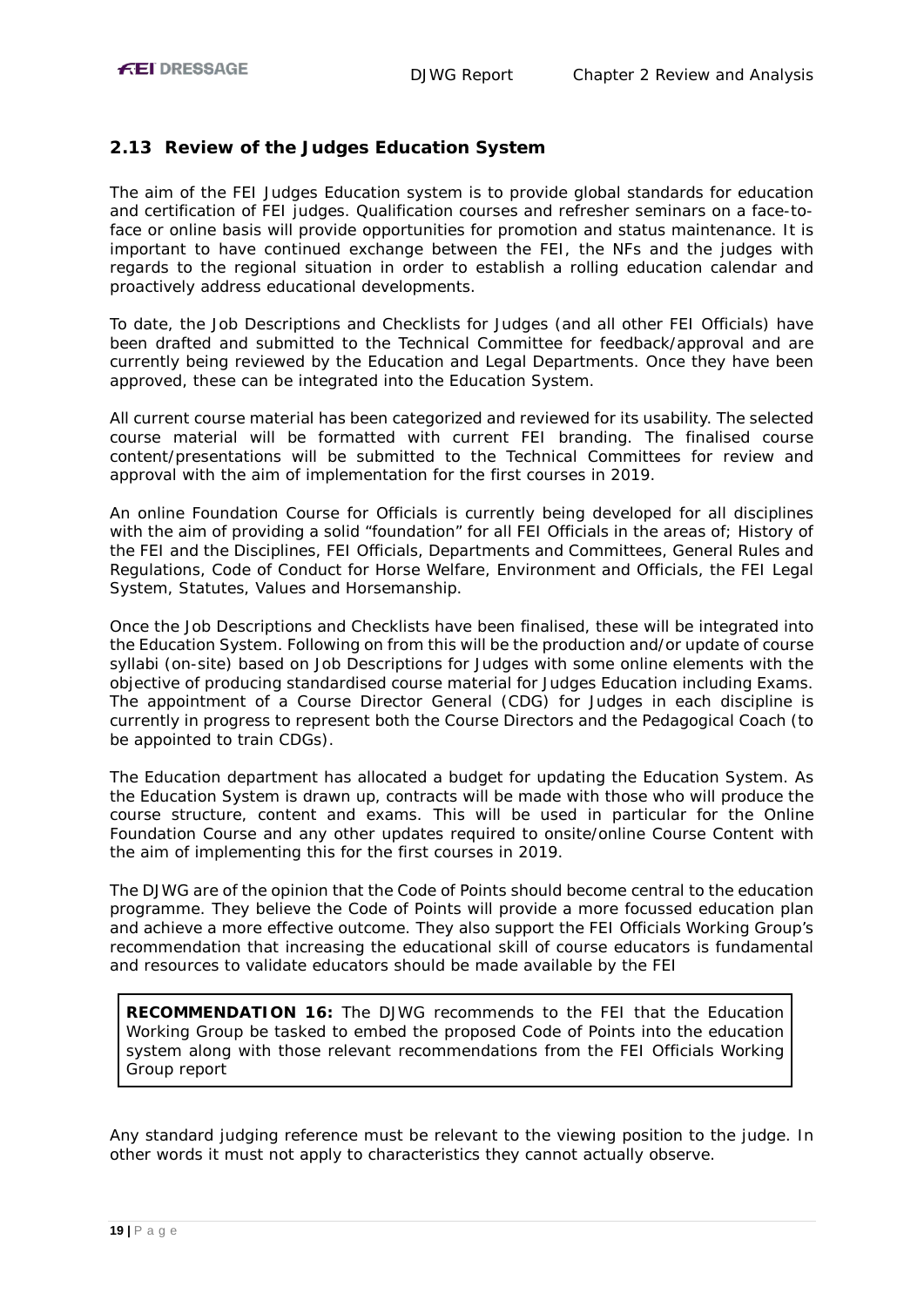The DJWG also recommends to the FEI that part of the education programme should be dedicated to maximising the performance potential of each judge. This requires acknowledging the various factors that can increase or impair cognitive function and which all judges should be obliged to address in order to deliver their role optimally and also their duty of fairness to athletes. Declaration of medical conditions, inadequate eyesight, use of medications etc, and other personal factors which might affect concentration and attention, should be obligatory.

**RECOMMENDATION 17:** The DJWG recommends to the FEI that guidelines should be provided to judges to make them aware of factors that can impact upon their cognitive performance when judging, such as attention and concentration.

The DJWG recommends that, in the interest of fairness to the Athlete, the FEI seeks further advice on the impact of medical conditions and medications upon judging decisions.

#### <span id="page-20-0"></span>**2.14 Judges Dashboard**

The Judges Dashboard is a web interface that judges and supervisors can use to obtain both an overview of judging, but also drill down to specifically study individual competitions, rides and movements. Its purpose is twofold;

- Firstly, to give the FEI and its supervisory panels such as the JSP and overview of each judges work history. Analytics such as mean difference, standard-deviation of difference and number of differences larger than 5% can be calculated for individual competitions, date ranges, or indeed specifically compared with other named judges. This type of data can be useful in reviewing promotions, championship judges, education etc.
- Secondly, the judges themselves can access all data related to their own analytics. They can see how they compare with their peers, they can also tunnel into specifics of individual rides and movements to understand better where any differences in score may have arisen.

It is intended as both an educational and a supervisory tool.

The DJWG studied the Judges Dashboard which was fully deployed in mid 2017. The DJWG were informed that this includes all movement and judge scores for all FEI levels as from January 1 2017, and all grand prix level scores since 2008. All FEI judges have received accounts whereby they can access their statistics and delve into details of individual competitions or tests.

Since January 2018 judges receive email notifications each time there are new results for them, only one judge has opted out of receiving these notifications. Many judges have responded favourably to the emails and dashboard information. Detailed login tracking is not yet deployed.

Computer systems have been upgraded to improve response times and since April 2018 it has been possible to access their dashboards from an FEI Login, thus removing the need for separate account names and passwords.

The FEI judge supervisor dashboard is now being made available, also via the FEI login, to the members of the JSP. Video training sessions have been established. JSP members will also be invited to such sessions.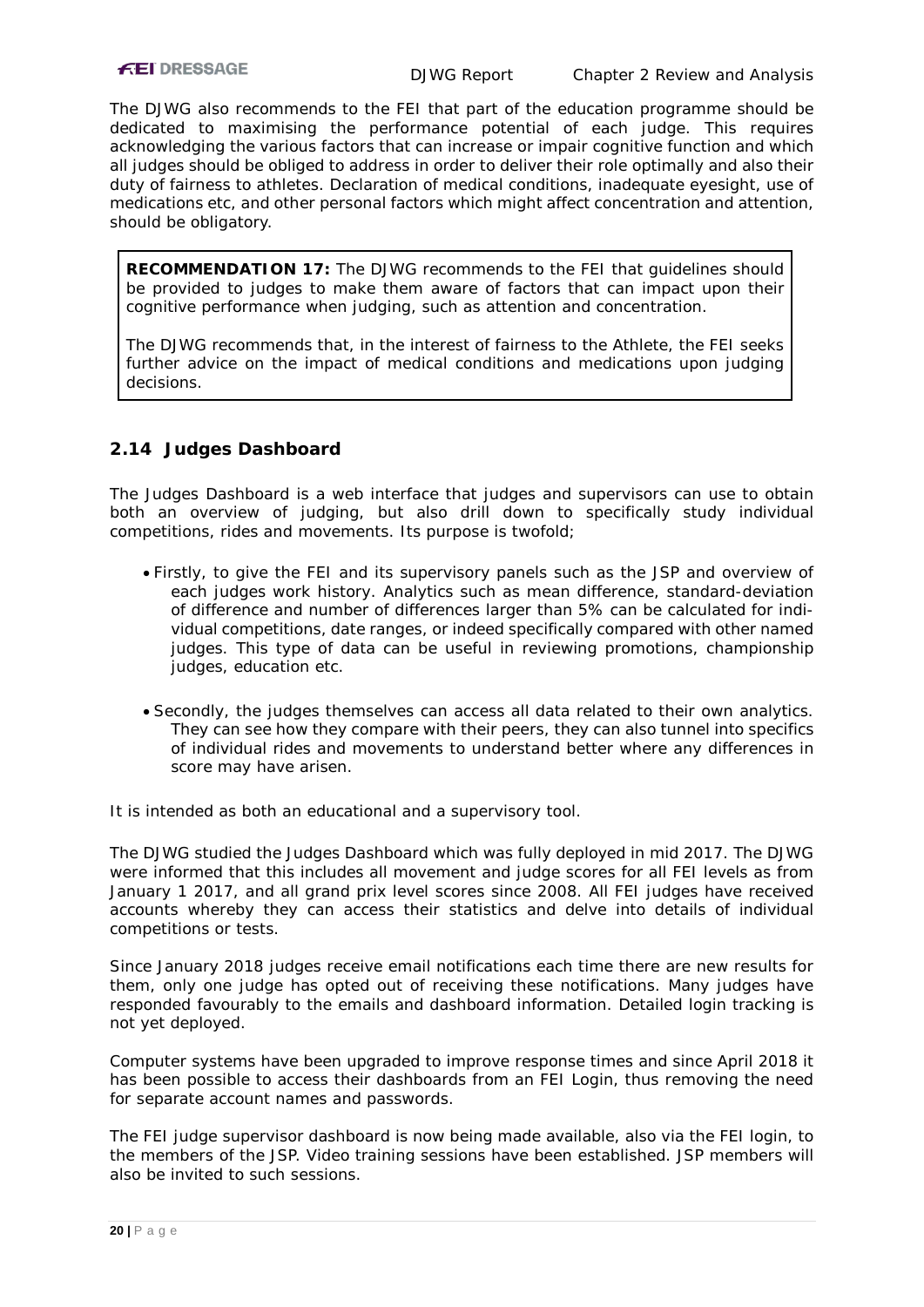Uploading of results on a weekly basis is efficiently managed by the FEI dressage office.

A first evaluation is planned for 2019

**RECOMMENDATION 18:** The DJWG recommends to the FEI that they review the utility of the Judge's Dashboard in 2019 and how it can be used to support the education of judges

## <span id="page-21-0"></span>**2.15 Review of the report of The FEI Dressage Task Force 2009**

The DJWG reviewed the relevant section of the report of The Dressage Task Force 2009. The section which was considered relevant for the DJWG was section 6 entitled Judging. Many of the proposals had already been adopted by the FEI and have therefore been dealt with above. They include the education and evaluation of judges, the creation and role of the JSP, the division of tasks, the number and position of judges and the introduction of half marks.

As for half marks, these have been widely adopted and are firmly established in international and many national dressage competition levels. It is the hope of the DJWG that the Code of Points currently in preparation will formalise the use of half marks to give even more precision to the movement scores.

The DJWG were of the opinion that the implemented recommendations, relevant to dressage judging, of the FEI Dressage Task Force 2009 had a positive impact upon judging. They consider that, among other things, a Code of Points as recommended within this report, will reinforce and provide greater cohesion to the 2009 recommendations.

#### <span id="page-21-1"></span>**2.16 A Continuing process of review and revision**

The DJWG considered the role of the Judges Supervisory Panel (JSP) and of the FEI Judge General. They were of the opinion that a continued process of review and revision is fundamental and recommend that the FEI establish a permanent Judging Advisory Group which combines and expands these two roles

A Judging Advisory Group (JAG) should be formed and charged to;

- Include the routine review of the Code of Points
- Supervise, monitor and review the performance of all judges by means of objective data such as the Judges Dashboard system
- Recommend to the FEI DC judges and the Judging Supervisory Panel members for championships and other high-profile events based on evidence of current performance data and objective selection.
- Recommend the appointment of Educators of Judges and standardise delivery of judge education and content.
- Advise on all judging relating issues
- As to the composition of JAG the DJWG recommend;
	- It is comprised of experts proposed by the Stakeholder Clubs
	- It should have a minimum of three members and a maximum of five members of whom a minimum of two and a maximum of three should be FEI  $5*$ judges (active or retired). Trainers and riders who have previously performed at an Olympic or World Championships and are still active within the sport should be included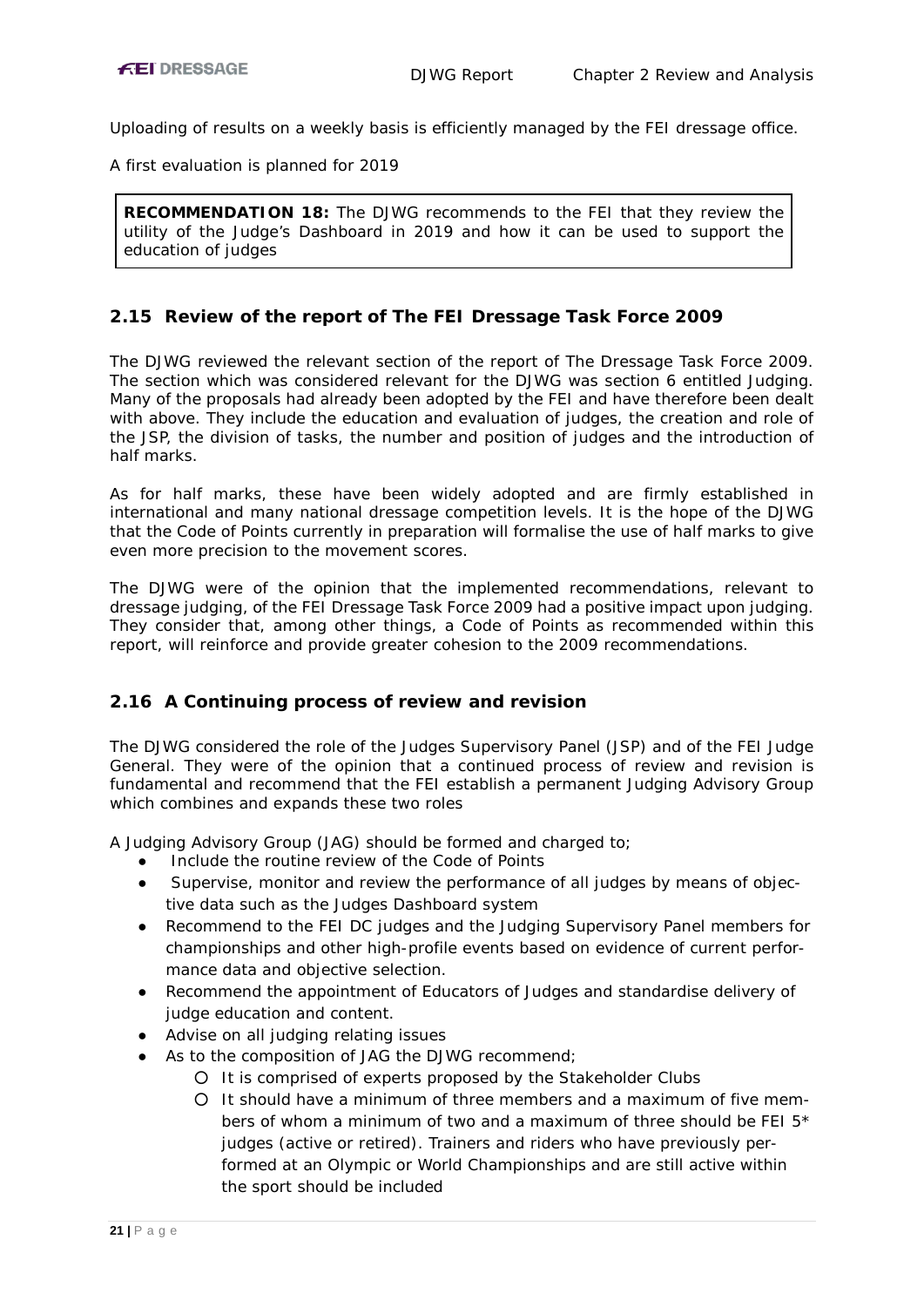- The term of appointment would be for four years with a maximum of three terms
- There is no upper age limit
- It should be chaired by the FEI Judge General whose title should be changed to Chairman of JAG
- In the case that the Chairman of JAG is not a member of the FEI Dressage Committee, then he/she should be invited to attend meetings of the FEI DC
- Potential conflicts of interest, especially self-interest, among members of JAG should be made transparent and managed by protocol.
- New job descriptions should be created for the JAG Chair and members

**RECOMMENDATION 19:** The DJWG recommends to the FEI that a Judging Advisory Group be established as an evolution of the current Judging Supervisory Panel and incorporating also the role currently held by the FEI Judge General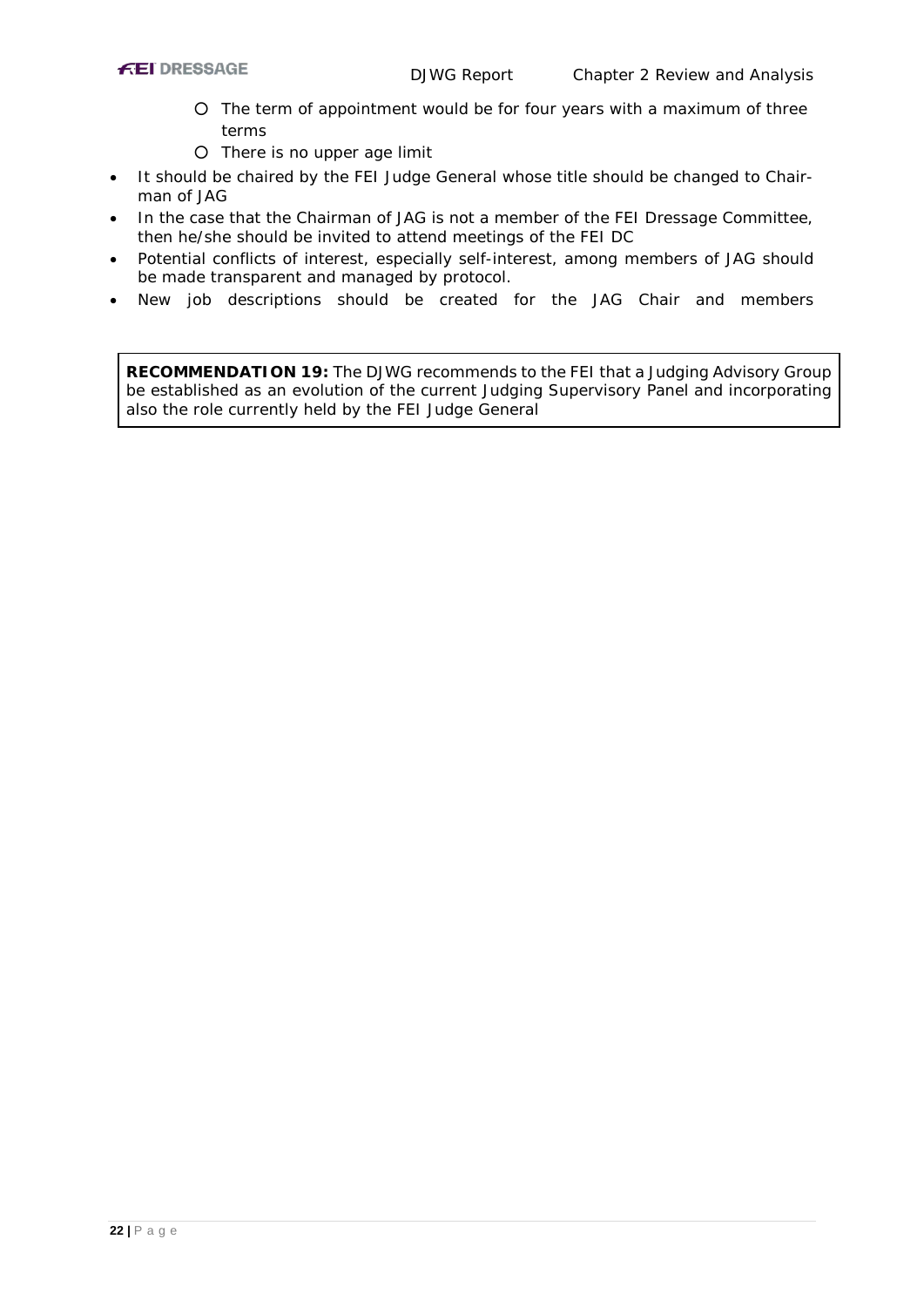## <span id="page-23-0"></span>**ANNEX 1. DJWG RECOMMENDATIONS**

- 1. The DJWG recommends that all future standard judging directives and references (e.g. Code of Points etc) be formatted to ensure that they are relevant to the specific viewing position of each judge. The DJWG consider that judging directives and references should not be 'silent' on what is able to be observed/not observed from the various judging positions, as this leaves the priority of observations to the discretion of individual judges. Such discretion could lead to inconsistent judgements and a lack of fairness to athletes.
- 2. The DJWG recommends to the FEI that the judge's primary and secondary roles are more clearly defined and embedded in the job descriptions as recommended by the FEI Officials Working Group.
- 3. The DJWG recommends to the FEI that, where appropriate, competition levels are redefined and their objectives more clearly identified.
- 4. The DJWG recommends to the FEI that the focus on ranking should be reduced, especially for the purposes of evaluating judging performance. Instead the DJWG recommends that evaluation is assessed by scrutinising the appropriateness of each mark awarded for each movement.
- 5. The DJWG recommends to the FEI that the way results and marks are presented be amended to simplify comparison of results for judges officiating from similar viewing positions.
- 6. The DJWG recommended that technology within each judge's hut be established to facilitate the communication of observations regarding a limited number of breaches of regulation. These breaches should be strictly limited to prohibited equipment, the appearance of blood etc. Each judge should have the facility to alert the President of the Ground Jury that action needs be taken during the test.
- 7. The DJWG recommends the FEI set up a sub-group to provide advice on development, innovation and use of modern technology in order to assist judges and improve accuracy and therefore fairness to athletes. The DJWG recommends that new and existing technology is reviewed to, among other things, assess the impact upon cognitive load for judges.
- 8. The DJWG recommends that the FEI publishes guidelines for judges on how to optimise their cognitive function and what factors can affect it both positively and negatively.
- 9. [The DJWG recommends that the FEI provides evidence-based guidelines to](#page-13-1)  [Organising Committees regarding the duration of breaks and other appropriate](#page-13-1)  [requirements for judges to support and enhance optimal cognitive function](#page-13-1)
- 10. The DJWG recommends to the FEI that they proceed with the draft Code of Points and, subject to testing and review, roll it out for use in all relevant classes. The DJWG recommend that the proposed Code of Points is supported, where possible, by appropriate visual imagery.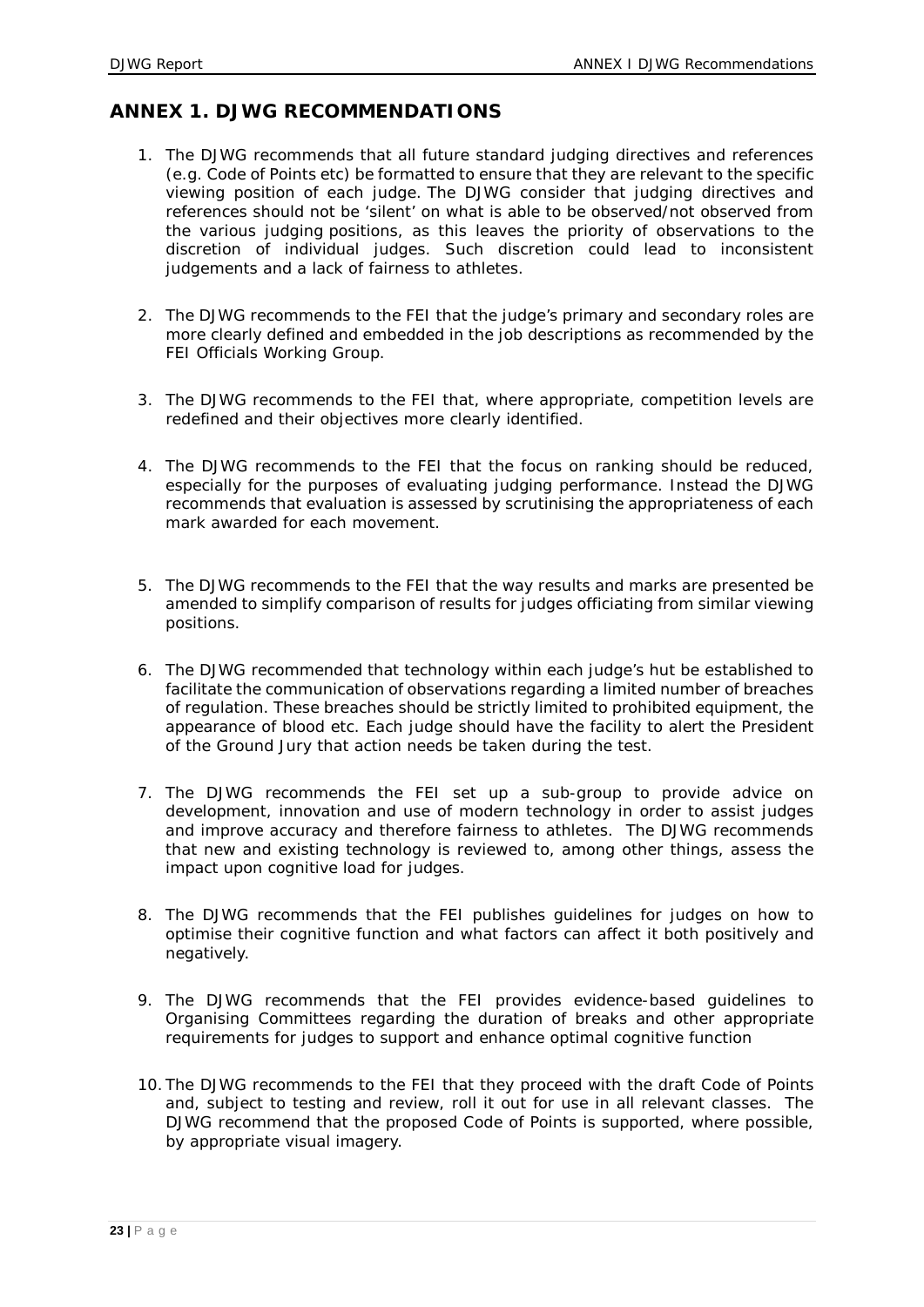- 11. The DJWG recommends that the Code of Points should be formally reviewed by a panel of dressage experts every four years and that this review becomes a regulatory obligation and be budgeted for accordingly.
- 12. The DJWG recommends to the FEI that the practice of using 7 judges at Championships and Games is maintained.
- 13. The DJWG recommends to the FEI that score correction models that are based upon a percentage threshold should not be used as they fail the DJWG's test of equal treatment and fairness to all athletes within the same class.
- 14. The DJWG are of the opinion that if a score correction model is to be employed then the model based upon Hi/Lo drop per movement provides the highest level of fairness as it applies to all athletes within the same class. However, the DJWG recommends that the FEI wait until the impact of the proposed Code of Points is evaluated before assessing the need for score correction models.
- 15. The DJWG recommends to the FEI that summary marks awarded post-completion of the test be discontinued. Their reasoning for this is that, as this relies upon a longer-term memory retrieval when compared to awarding a mark at the conclusion of each individual movement, there is a lower degree of probability of precision when selecting the appropriate mark and leaves too much to the discretion of each individual judge. When considering the length of many FEI classes the impact of the cumulative cognitive load reduces the probability of accurate mark selection and increases the probability of inconsistency thus increasing the likelihood of unfairness to some athletes.
- 16. The DJWG recommends to the FEI that the Education Working Group be tasked to embed the proposed Code of Points into the education system along with those relevant recommendations from the FEI Officials Working Group report.
- 17. The DJWG recommends to the FEI that guidelines should be provided to judges to make them aware of factors that can impact upon their cognitive performance when judging, such as attention and concentration. The DJWG recommends that, in the interest of fairness to the Athlete, the FEI seeks further advice on the impact of medical conditions and medications upon judging decisions.
- 18. The DJWG recommends to the FEI that they review the utility of the Judge's Dashboard in 2019 and how it can be used to support the education of judges
- 19. The DJWG recommends to the FEI that a Judging Advisory Group be established as an evolution of the current Judging Supervisory Panel and incorporating also the role currently held by the FEI Judge General